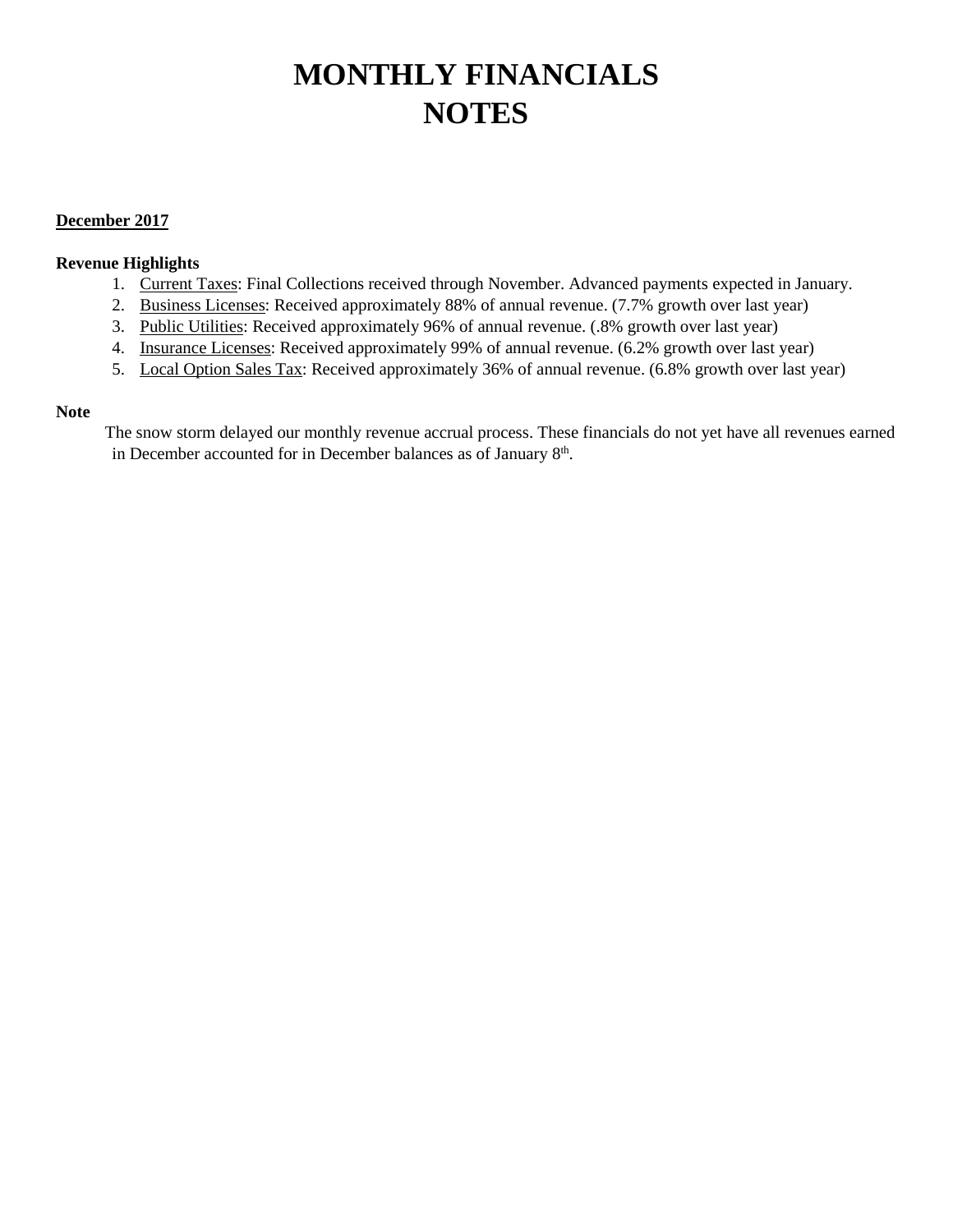### **BALANCE SHEET**

**Period Ending: 12/31/2017 FY 2017-2018** 

| <b>Account</b>                                              | Balance (\$)  |
|-------------------------------------------------------------|---------------|
| Fund: 1100 General Fund                                     |               |
| <b>Type: Assets</b>                                         |               |
| 1100-000-10100-0000-0000 Cash In Bank-Ap                    | $-642,466.10$ |
| 1100-000-10100-1000-0000 Cash On Hand-Petty Cash            | 3,280.00      |
| 1100-000-10100-2800-0000 Cash In Bank-Court Escrow          | 363,838.51    |
| 1100-000-10101-0000-0000 Cash In Bank - Payroll             | $-1,897.72$   |
| 1100-000-10104-9500-0000 Gf Fed Funds -Ameris               | 114,658.52    |
| 1100-000-10104-9600-0000 State / Local Grants               | 54,969.22     |
| 1100-000-10106-0000-0000 Cash In Bank-Developer'S Escrow    | 665,847.37    |
| 1100-000-10300-0000-0000 Gf-Concentration Acct              | 22,735,644.46 |
| 1100-000-10301-0000-0000 Lgip - General Fund                | 26,170,015.57 |
| 1100-000-10700-0000-0000 Delinquent Taxes Rec               | 952,290.18    |
| 1100-000-10700-1000-0000 Reserve For Delinguent Taxes       | $-142,843.53$ |
| 1100-000-11500-0013-0000 Business Licenses Rec              | 4,217.77      |
| 1100-000-11500-0014-0000 Reserve For BI Rec                 | $-4,217.77$   |
| 1100-000-11500-2000-0000 Return Checks Rec                  | 1,037.57      |
| 1100-000-11500-6000-0000 Invoices Receivable                | 2,599.85      |
| 1100-000-12653-9500-0361 Due From Fema 2015 Flood           | 94,467.42     |
| 1100-000-12653-9500-0372 Due From Fema 2016 Hurricane       | 899,814.93    |
| 1100-000-12653-9500-2117 Due Fm Bvp Grant                   | 696.23        |
| 1100-000-12653-9500-2120 Due From Hwy Safety Fed Grant      | 40,595.16     |
| 1100-000-12653-9500-2121 Due Fm Hwy Safety Fed Grant        | 24,289.99     |
| 1100-000-12653-9500-2126 Due Fm Len Grant                   | 2,077.08      |
| 1100-000-12653-9500-2133 Due From Ocdetf Fed Grant          | 1.559.47      |
| 1100-000-12653-9600-0361 Due From Fema 2015 Flood - State   | 31,489.14     |
| 1100-000-12653-9600-0372 Due Fm Fema 2016 Hurricane - State | 234,261.96    |
| 1100-000-12653-9600-1566 Due From Tag Grant                 | 5,198.25      |
| 1100-000-12653-9600-2119 Due From Scmit Grant               | 958.00        |
| 1100-000-13000-0000-1125 Due From Health Ins Fund           | $-665,061.52$ |
| 1100-000-13000-0000-1205 Due From Accommodations            | 1,410.36      |
| 1100-000-13000-0000-1320 Due From Capital Fund              | 3,345,754.30  |
| 1100-000-13000-0000-1350 Due From Tif Revenue               | 379,544.71    |
| 1100-000-13000-0000-1400 Due From Debt Serv Fund            | 1,615.00      |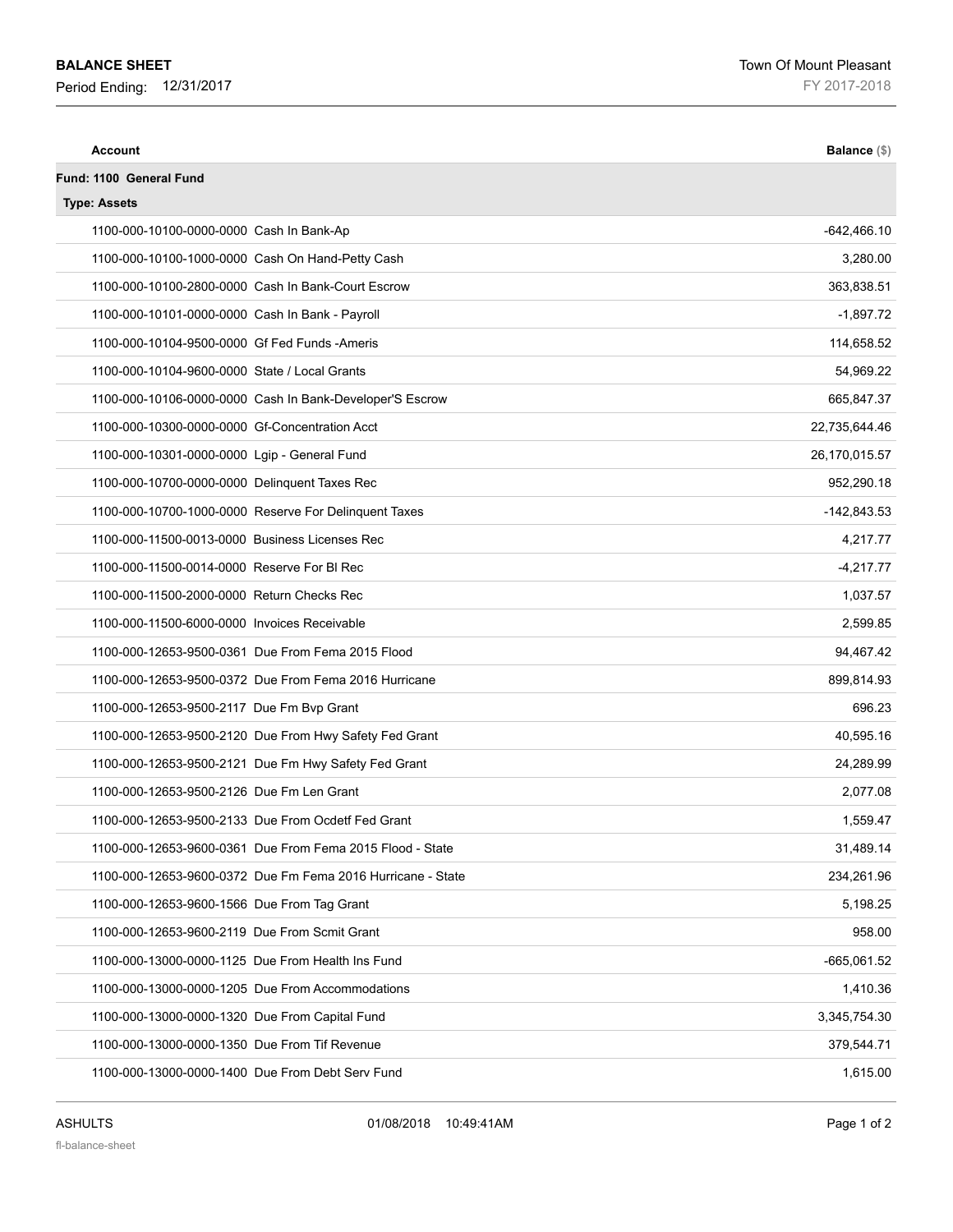### **BALANCE SHEET**

| Account                                                  | Balance (\$)    |
|----------------------------------------------------------|-----------------|
| 1100-000-13000-0000-3100 Due From 1% Firemen'S Fund      | 278.55          |
| 1100-000-13000-0000-3115 Due From State Seized Asset     | 318.50          |
| 1100-000-14100-0000-0000 Postage Inventory               | 5,571.24        |
| <b>Type: Assets Total</b>                                | \$54,681,812.68 |
| Type: Liabilities & Equity                               |                 |
| Liabilities                                              |                 |
| 1100-000-20100-0000-0000 Vouchers Payable                | 2,000.00        |
| 1100-000-20200-1100-0000 Lost Rollback Payable           | 1,137,664.44    |
| 1100-000-20200-1210-0000 Retire-Purch Prog Pay           | 131.10          |
| 1100-000-20200-1220-0000 Long Term Disability Pay        | 11,553.14       |
| 1100-000-20200-1240-0000 Fica Taxes Payable              | $-64.46$        |
| 1100-000-20200-1280-0000 State Retirement Payable        | 503,625.07      |
| 1100-000-20200-1300-0000 Police Retirement Payable       | 585,488.05      |
| 1100-000-21500-2000-0000 Municipal Court Deposit Escrow  | 129,183.02      |
| 1100-000-22200-1000-0000 Deferred Tax Revenue            | 806,869.90      |
| 1100-000-22200-3003-0000 Developer'S Escrow              | 665,880.74      |
| 1100-000-22200-9500-2135 Deferred Grant Rev - Aet        | 3,020.66        |
| 1100-000-22200-9600-5122 Deferred Grant Rev - Us Swim    | 2,400.00        |
| 1100-000-22720-0000-0000 Unclaimed Property              | 13,683.94       |
| 1100-000-22800-1000-0000 Security Dep Liab-Alhambra      | 93,016.45       |
| 1100-000-22801-0000-0000 Rollout Cart Deposits           | 9,010.81        |
| <b>Liabilities Total</b>                                 | \$3,963,462.86  |
| Equity                                                   |                 |
| 1100 Current Fund Balance                                | 9,991,481.90    |
| 1100-000-25500-9900-0000 Restricted - Donations          | 90,227.52       |
| 1100-000-25501-9500-0000 Restricted - Appro Fed Grants   | 13,863.00       |
| 1100-000-25501-9600-0000 Restricted - Appro State Grants | 958.00          |
| 1100-000-25600-0000-0000 Committed For Disaster Recovery | 2,000,000.00    |
| 1100-000-25700-0000-0000 Assigned Fund Balance - Council | 6,812,297.00    |
| 1100-000-25800-0000-0000 Unassigned Fund Balance         | 31,809,522.39   |
| <b>Equity Total</b>                                      | \$50,718,349.82 |
| Type: Liabilities & Equity Total                         | \$54,681,812.68 |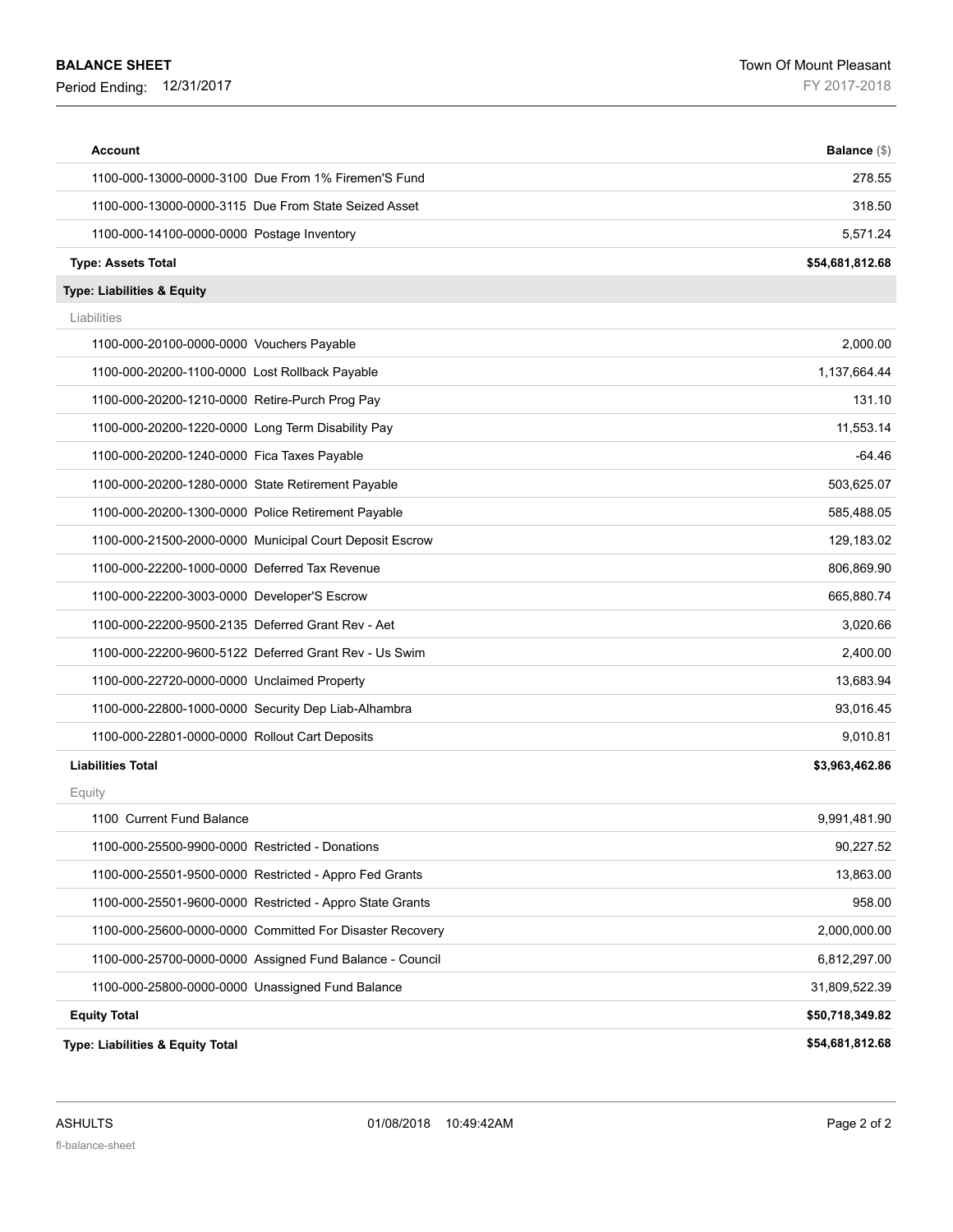### **BUDGET REPORT BY FUND - REVENUE The SUBSET REPORT BY FUND - REVENUE Town Of Mount Pleasant**

Current Period: 12/01/2017 To 12/31/2017

FY 2017-2018

| Account                                           | <b>Budgeted</b> | Current      | <b>Year To Date</b> | Encumbrance | Remaining<br><b>Balance</b> | <b>PCT</b>  |
|---------------------------------------------------|-----------------|--------------|---------------------|-------------|-----------------------------|-------------|
| Fund: 1100 General Fund                           |                 |              |                     |             |                             |             |
| 1100-311-31100-0000-0000 Current Taxes            | 22,634,766.00   | 1,948,304.13 | 3,834,827.82        | 0.00        | 18,799,938.18               | 83          |
| 1100-311-31101-0000-0000 Delinguent Taxes         | 384,417.00      | 36,668.56    | 57,693.52           | 0.00        | 326,723.48                  | 85          |
| 1100-311-31102-0000-0000 Homestead Exempt         | 390,326.00      | 0.00         | 0.00                | 0.00        | 390,326.00                  | 100         |
| 1100-311-31300-0000-0000 Local Op Sales-Rollb     | 5,609,950.00    | 502,035.83   | 1,952,249.59        | 0.00        | 3,657,700.41                | 65          |
| 1100-311-31301-0000-0000 Loc Sale Tax-Municip     | 4,028,081.00    | 374,911.21   | 1,476,730.90        | 0.00        | 2,551,350.10                | 63          |
| 1100-311-31900-0000-0000 Tax Penalties            | 59,274.00       | 5,500.28     | 8,654.01            | 0.00        | 50,619.99                   | 85          |
| 1100-311-33900-0000-0000 Pmt In Lieu / Mcp        | 316,280.00      | 63.18        | 63.18               | 0.00        | 316,216.82                  | 100         |
| 1100-321-32100-0000-0000 Business Licenses        | 12,140,543.00   | 388,623.20   | 10,964,681.24       | 0.00        | 1,175,861.76                | 10          |
| 1100-321-32101-0000-0000 Public Util Licenses     | 6,816,255.00    | 1,837.11     | 6,569,939.38        | 0.00        | 246,315.62                  | 4           |
| 1100-321-32102-0000-0000 Insurance Licenses       | 7,981,221.00    | 117.16       | 8,228,665.89        | 0.00        | -247,444.89                 | $-3$        |
| 1100-321-32103-0000-0000 Catv Cable Franc Fee     | 1,377,718.00    | 0.00         | 348,536.98          | 0.00        | 1,029,181.02                | 75          |
| 1100-321-32200-0000-0050 Building Permits         | 1,800,000.00    | 250,228.00   | 837,042.00          | 0.00        | 962,958.00                  | 53          |
| 1100-321-32201-0000-0050 Electrical Permits       | 125,000.00      | 5,808.00     | 62,898.00           | 0.00        | 62,102.00                   | 50          |
| 1100-321-32202-0000-0050 Plumbing Permits         | 80,000.00       | 3,710.00     | 37,052.00           | 0.00        | 42,948.00                   | 54          |
| 1100-321-32203-0000-0050 Mechanical Permits       | 130,000.00      | 10,212.00    | 79,454.00           | 0.00        | 50,546.00                   | 39          |
| 1100-321-32204-0000-3036 Rollout Carts            | 40,000.00       | 0.00         | 770.00              | 0.00        | 39,230.00                   | 98          |
| 1100-331-33100-0000-0000 Grant Awards             |                 | 0.00         | 0.00                | 0.00        |                             | 100         |
|                                                   | 252,450.00      |              |                     |             | 252,450.00                  |             |
| 1100-331-33100-9500-2117 Bvp Fed Grant            | 13,863.00       | 0.00         | 696.23              | 0.00        | 13,166.77                   | 95          |
| 1100-331-33100-9500-2120 Hwy Safety Fed Grant     | 53,036.00       | 0.00         | 39,610.13           | 0.00        | 13,425.87                   | 25          |
| 1100-331-33100-9500-2121 Hwy Safety Fed Grant     | 171,896.00      | 0.00         | 24,289.99           | 0.00        | 147,606.01                  | 86          |
| 1100-331-33100-9500-2125 Len Fed Grant            | 4,138.00        | 0.00         | 927.38              | 0.00        | 3,210.62                    | 78          |
| 1100-331-33100-9500-2126 Len Fed Grant            | 10,000.00       | 0.00         | 2,077.08            | 0.00        | 7,922.92                    | 79          |
| 1100-331-33100-9500-2133 Ocdetf Fed Grant         | 3,876.00        | 0.00         | 1,559.47            | 0.00        | 2,316.53                    | 60          |
| 1100-331-33100-9500-2135 Aet Fed Grant            | 3,020.00        | 0.00         | 0.00                | 0.00        | 3,020.00                    | 100         |
| 1100-334-33400-9600-1566 Tag Grant                | 43,200.00       | 0.00         | 12,253.75           | 0.00        | 30,946.25                   | 72          |
| 1100-334-33400-9600-2119 Scmit Grant              | 958.00          | 0.00         | 958.00              | 0.00        | 0.00                        | 0           |
| 1100-334-33400-9600-5120 Race Week Grant          | 650.00          | 0.00         | 650.00              | 0.00        | 0.00                        | $\mathbf 0$ |
| 1100-334-33400-9600-5122 Us Smim Master Grant     | 2,400.00        | 0.00         | 0.00                | 0.00        | 2,400.00                    | 100         |
| 1100-335-33500-0000-0000 State Shared Reven       | 1,436,933.00    | 0.00         | 383,096.13          | 0.00        | 1,053,836.87                | 73          |
| 1100-335-33501-0000-0070 Scdot Mainten Reven      | 84.350.00       | 4,746.10     | 4,746.10            | 0.00        | 79,603.90                   | 94          |
| 1100-335-33502-0000-0000 Merchants Inv Reimb      | 70,000.00       | 0.00         | 34,328.92           | 0.00        | 35,671.08                   | 51          |
| 1100-335-33503-0000-0000 Accomm Tax-State         | 91,164.00       | 0.00         | 46,921.93           | 0.00        | 44,242.07                   | 49          |
| 1100-335-33504-0000-0000 Transport Network Co. Ac | 22,000.00       | 0.00         | 10,839.97           | 0.00        | 11,160.03                   | 51          |
| 1100-335-33505-0000-0000 State Local Misc         | 4,350.00        | 0.00         | 264,518.67          | 0.00        | $-260, 168.67$              | $-5,981$    |
| 1100-341-34100-0000-0050 Bds, Coms, Sign& Plat    | 80,000.00       | 5,967.60     | 49,059.12           | 0.00        | 30,940.88                   | 39          |
| 1100-341-34105-0000-0050 Road/Drainage Insp       | 140,000.00      | 0.00         | 42,514.38           | 0.00        | 97,485.62                   | 70          |
| 1100-341-34108-0000-0050 Building Review Fees     | 750,000.00      | 122,075.00   | 387,935.30          | 0.00        | 362,064.70                  | 48          |
| 1100-341-34109-0000-0050 Re-Inspection Fees       | 10,000.00       | 1,200.00     | 8,600.00            | 0.00        | 1,400.00                    | 14          |
| 1100-341-34114-0000-0030 Incid Rpts/Admin Fees    | 14,000.00       | 458.15       | 5,755.43            | 0.00        | 8,244.57                    | 59          |
| 1100-341-34115-0000-0000 Stormwater Plans Review  | 0.00            | 0.00         | 9,833.00            | 0.00        | $-9,833.00$                 | 0           |
| 1100-341-34116-0000-0000 Npdes Inspection Fees    | 0.00            | 2,250.00     | 19,750.00           | 0.00        | -19,750.00                  | 0           |
| 1100-341-34200-0000-0030 Policing Agreements      | 142,699.00      | 4,044.42     | 67,305.10           | 0.00        | 75,393.90                   | 53          |
| 1100-341-34201-0000-0030 Chas-E Cooper Fire Di    | 148,625.00      | 0.00         | 13,957.59           | 0.00        | 134,667.41                  | 91          |
| 1100-341-34203-0000-0030 Fire Resp/Standby Fee    | 46,125.00       | 0.00         | 0.00                | 0.00        | 46,125.00                   | 100         |
| 1100-341-34204-0000-0030 Fire Re-Inspection Fee   | 100.00          | 100.00       | 1,300.00            | 0.00        | $-1,200.00$                 | $-1,200$    |
| 1100-341-34700-0000-0060 Rec Program Fee          | 1,290,228.00    | 36,200.59    | 678,491.78          | 0.00        | 611,736.22                  | 47          |
| 1100-341-34700-0000-4515 Rec Program Fee          | 939,562.00      | 46,881.93    | 364,719.33          | 0.00        | 574,842.67                  | 61          |
| 1100-341-34700-0000-4516 Rec Program Fee          | 68,985.00       | 7,340.00     | 47,282.00           | 0.00        | 21,703.00                   | 31          |
| 1100-341-34700-0000-4517 Rec Program Fee          | 340,838.00      | 16,286.75    | 255,933.80          | 0.00        | 84,904.20                   | 25          |
| 1100-341-34700-0000-4518 Rec Program Fee          | 1,750.00        | 0.00         | 0.00                | 0.00        | 1,750.00                    | 100         |
|                                                   |                 |              |                     |             |                             |             |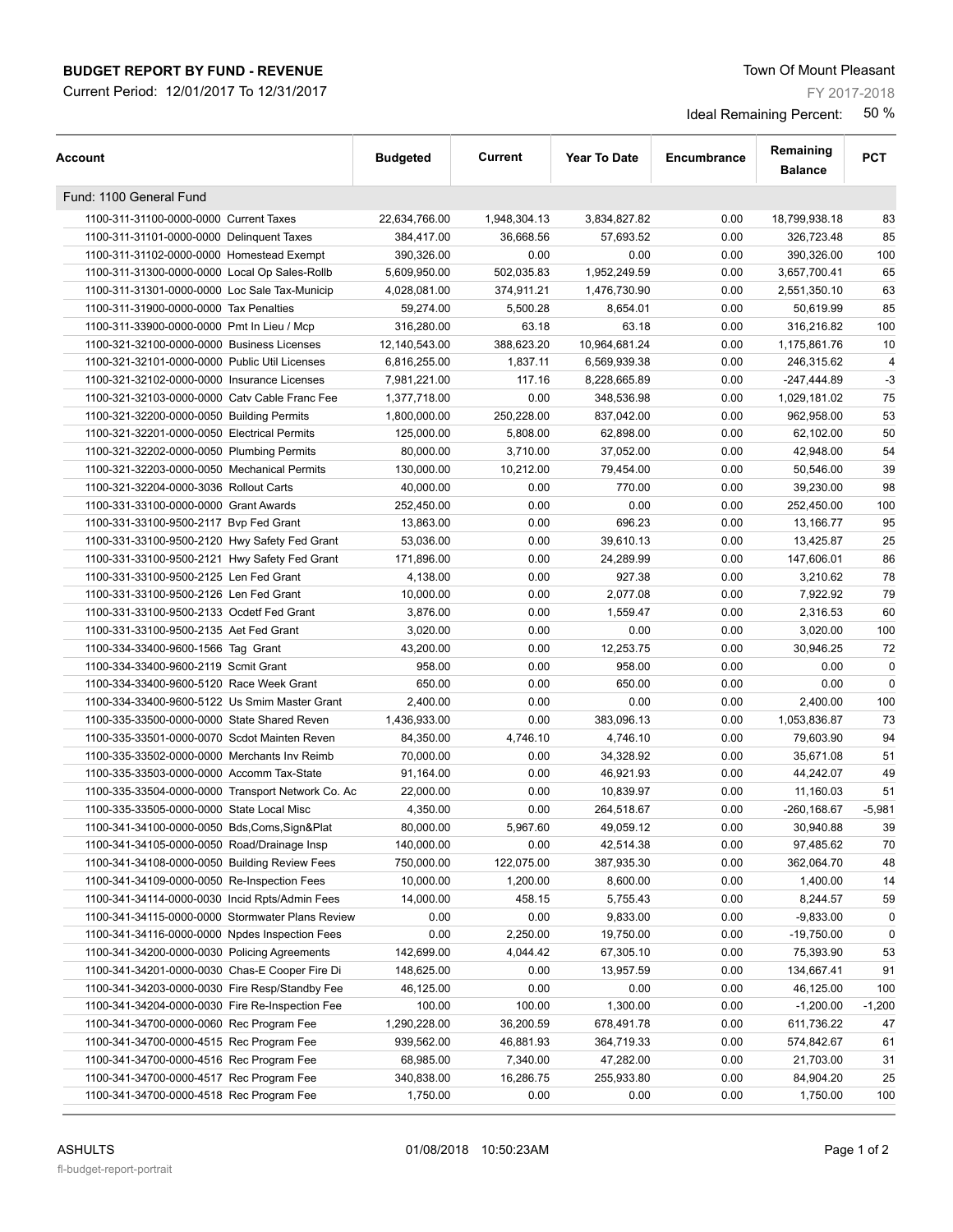## **BUDGET REPORT BY FUND - REVENUE The SUBSET REPORT BY FUND - REVENUE Town Of Mount Pleasant**

Current Period: 12/01/2017 To 12/31/2017

FY 2017-2018

| Account                                              | <b>Budgeted</b> | Current      | <b>Year To Date</b> | Encumbrance | Remaining<br><b>Balance</b> | <b>PCT</b>     |
|------------------------------------------------------|-----------------|--------------|---------------------|-------------|-----------------------------|----------------|
| 1100-341-34701-0000-0060 Recreation Spons Fee        | 64,872.00       | 2,200.00     | 35,500.00           | 0.00        | 29,372.00                   | 45             |
| 1100-341-34702-0000-0060 Rec Concessions Sale        | 4,150.00        | 442.00       | 2.501.48            | 0.00        | 1,648.52                    | 40             |
| 1100-341-34705-0000-0060 Blessing Of Fleet           | 44,205.00       | 0.00         | 0.00                | 0.00        | 44,205.00                   | 100            |
| 1100-341-34706-0000-0060 Town Events                 | 16,000.00       | 60.00        | 14,920.00           | 0.00        | 1,080.00                    | $\overline{7}$ |
| 1100-351-35100-0000-0030 Fines & Forfeitures         | 490,000.00      | 31,022.67    | 183,479.25          | 0.00        | 306,520.75                  | 63             |
| 1100-361-36100-0000-0000 Interest Earned             | 85,000.00       | 0.00         | 165,698.20          | 0.00        | $-80,698.20$                | $-95$          |
| 1100-362-36200-0000-0060 Facility Rental Fees        | 220,000.00      | 13,268.38    | 204,586.89          | 0.00        | 15,413.11                   | $\overline{7}$ |
| 1100-364-36400-0000-5000 Misc Public Serv Donatior   | 0.00            | 0.00         | 1,009.60            | 0.00        | $-1,009.60$                 | $\mathbf 0$    |
| 1100-364-36400-9900-0000 Contrib. Donations          | 59,012.00       | 25.00        | 6,660.00            | 0.00        | 52,352.00                   | 89             |
| 1100-370-37000-0000-0000 Spec Events Revenue         | 35,000.00       | 150.00       | 22,647.42           | 0.00        | 12,352.58                   | 35             |
| 1100-370-37500-0000-0000 Ins & Loss Control          | 150,000.00      | 0.00         | 72,662.52           | 0.00        | 77,337.48                   | 52             |
| 1100-370-38000-0000-0000 Misc Revenue                | 50,000.00       | 12,428.36    | 18,727.16           | 0.00        | 31,272.84                   | 63             |
| 1100-391-33503-9600-1566 Tag - 2018                  | 43,200.00       | 0.00         | 0.00                | 0.00        | 43,200.00                   | 100            |
| 1100-391-39100-9110-1320 Trnsf In - H Tax - Gen Gov  | 118,020.00      | 0.00         | 0.00                | 0.00        | 118,020.00                  | 100            |
| 1100-391-39100-9120-1320 Trnsf In - H Tax - Pub Saft | 39,158.00       | 0.00         | 0.00                | 0.00        | 39,158.00                   | 100            |
| 1100-391-39100-9131-1320 Trnsf In - H Tax - Transpor | 15,011.00       | 0.00         | 0.00                | 0.00        | 15,011.00                   | 100            |
| 1100-391-39100-9151-1320 Trnsf In - H Tax - Recreati | 9,790.00        | 0.00         | 0.00                | 0.00        | 9,790.00                    | 100            |
| 1100-391-39100-9200-1320 Trnsf In - Atax Town        | 50,000.00       | 0.00         | 0.00                | 0.00        | 50,000.00                   | 100            |
| 1100-391-39100-9800-1320 Trnsf In - Special Permit   | 83,900.00       | 0.00         | 0.00                | 0.00        | 83,900.00                   | 100            |
| 1100-391-39110-0000-1205 Oper Trsf Atax Payr         | 249.730.00      | 0.00         | 124,865.00          | 0.00        | 124,865.00                  | 50             |
| 1100-391-39110-9120-1320 Trnsf In - H Tax - Pub Safe | 3,411,851.00    | 0.00         | 1,705,925.50        | 0.00        | 1,705,925.50                | 50             |
| 1100-391-39110-9151-1320 Trnsf In - H Tax - Rec - S8 | 190,575.00      | 0.00         | 95,287.50           | 0.00        | 95,287.50                   | 50             |
| 1100-391-39110-9200-1320 Trnsf In - Atax Town - S&E  | 215,829.00      | 0.00         | 107,914.50          | 0.00        | 107,914.50                  | 50             |
| 1100-391-39110-9700-1320 Trnsf In - Storm Water - Si | 1,114,634.00    | 0.00         | 557,317.00          | 0.00        | 557,317.00                  | 50             |
| 1100-392-39200-0000-0000 Proc Fm Sale Of Asset       | 100,000.00      | 19,484.58    | 28,503.98           | 0.00        | 71,496.02                   | 71             |
| 1100-398-36400-9900-0000 Fund Balance Donation R     | 140,530.00      | 0.00         | 0.00                | 0.00        | 140,530.00                  | 100            |
| 1100-398-39800-0000-0000 Fund Bal Reserve            | 5,369,911.00    | 0.00         | 0.00                | 0.00        | 5,369,911.00                | 100            |
| 1100-398-39800-0000-1320 Fund Balance For Capital    | 110,011.00      | 0.00         | 0.00                | 0.00        | 110,011.00                  | 100            |
| 1100-398-39800-9500-2117 Bvp Grant                   | 13,863.00       | 0.00         | 0.00                | 0.00        | 13,863.00                   | 100            |
| 1100-398-39800-9600-2119 Scmit Grant                 | 958.00          | 0.00         | 0.00                | 0.00        | 958.00                      | 100            |
| <b>General Fund Subtotal</b>                         | 82,650,237.00   | 3,854,650.19 | 40,587,375.09       | 0.00        | 42,062,861.91               | 51             |
| <b>Report Total Revenue</b>                          | 82,650,237.00   | 3,854,650.19 | 40,587,375.09       | 0.00        | 42,062,861.91               | 51             |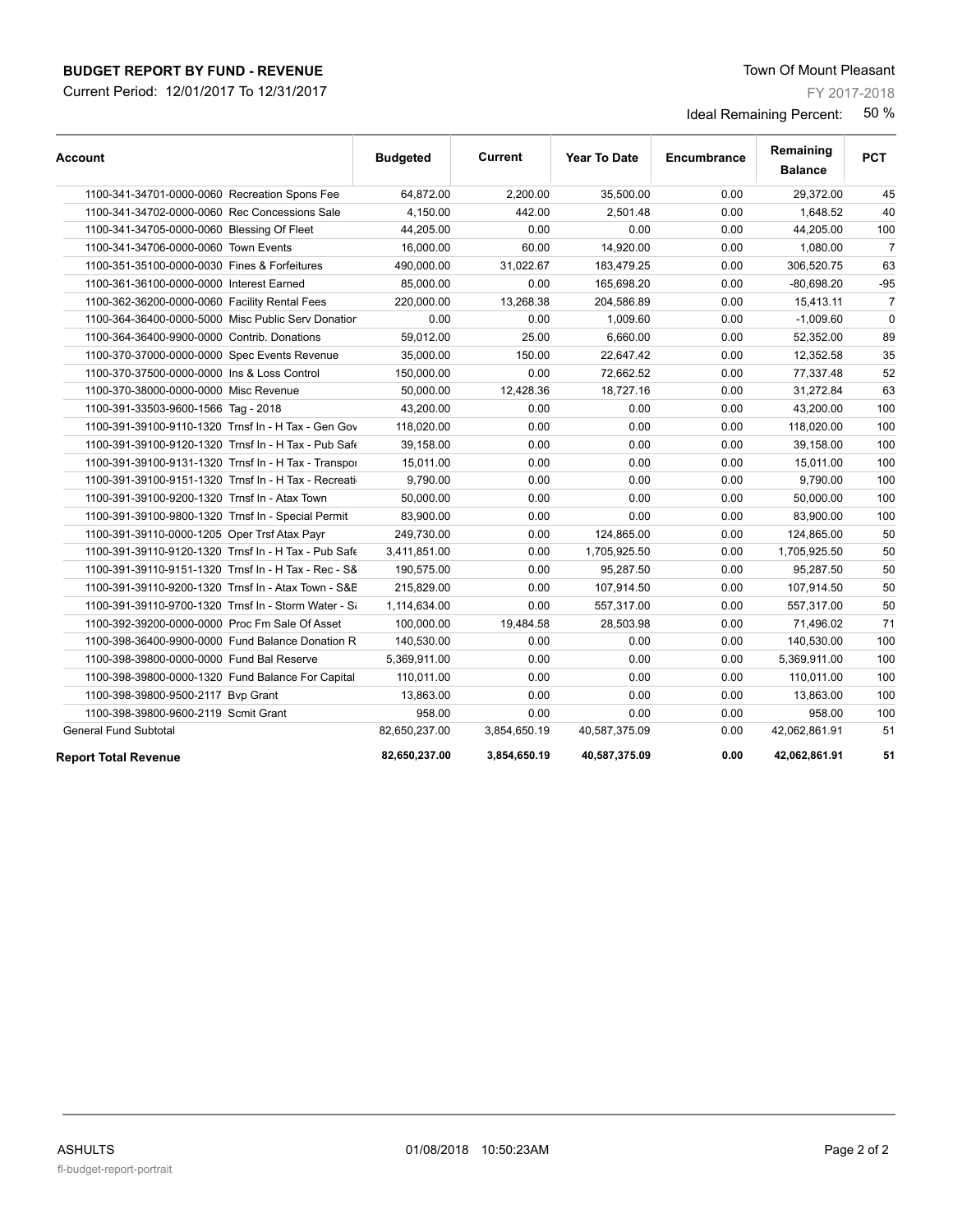Current Period: 12/01/2017 To 12/31/2017

FY 2017-2018

| <b>Account</b>                  | <b>Budgeted</b> | Current      | <b>Year To Date</b> | Encumbrance  | Remaining<br><b>Balance</b> | <b>PCT</b> |
|---------------------------------|-----------------|--------------|---------------------|--------------|-----------------------------|------------|
| 41100 General Government        | 3,344,752.00    | 189,471.97   | 1,233,258.72        | 188,339.71   | 1,923,153.57                | 57         |
| 41510 Financial Services        | 883,126.00      | 75,246.60    | 392,559.82          | 14,499.95    | 476,066.23                  | 54         |
| 41512 Information Technology    | 1,081,485.00    | 46,379.07    | 474,504.28          | 200,457.79   | 406,522.93                  | 38         |
| 41515 Business License          | 422,360.00      | 32,392.87    | 189,994.31          | 603.25       | 231.762.44                  | 55         |
| 41518 Purchasing                | 621,431.00      | 53,996.79    | 310,992.82          | 26,610.06    | 283,828.12                  | 46         |
| 41550 Human Resources           | 612,808.00      | 49,276.43    | 292,620.13          | 2,198.92     | 317,988.95                  | 52         |
| 41565 Business Affairs& Tourism | 394,651.00      | 19,937.15    | 117,825.09          | 37,694.74    | 239,131.17                  | 61         |
| 41600 Municipal Court           | 1,023,620.00    | 77,144.18    | 469,611.60          | 9,290.26     | 544,718.14                  | 53         |
| 41700 Legal Department          | 1,170,316.00    | 182,938.70   | 588,658.65          | 196,392.48   | 385,264.87                  | 33         |
| 41800 Planning And Development  | 3,536,715.00    | 247,870.21   | 1,369,502.03        | 306,472.91   | 1,860,740.06                | 53         |
| 41900 Nondepartmental           | 7,734,685.00    | 381,328.49   | 2,438,945.50        | 84,604.23    | 5,211,135.27                | 67         |
| 42100 Police Department         | 15,796,981.00   | 1,226,654.45 | 7,122,236.24        | 75,477.28    | 8,599,267.48                | 54         |
| 42200 Fire Department           | 11,126,516.00   | 858,437.49   | 5,085,433.12        | 92,942.13    | 5,948,140.75                | 53         |
| 43000 Public Services           | 13,004,734.00   | 947,292.54   | 5,305,300.55        | 1,014,407.08 | 6,685,026.37                | 51         |
| 43100 Transportation Department | 1,264,229.00    | 131,949.92   | 607,387.74          | 95,130.19    | 561,711.07                  | 44         |
| 45100 Recreation Department     | 7,412,386.00    | 476,499.16   | 2,883,046.59        | 270,289.74   | 4,259,049.67                | 57         |
| 49100 Interfund Transfers       | 13,219,442.00   | 0.00         | 1,714,016.00        | 0.00         | 11,505,426.00               | 87         |
| <b>Report Totals Net</b>        | 82,650,237.00   | 4,996,816.02 | 30,595,893.19       | 2,615,410.72 | 49,438,933.09               | 60         |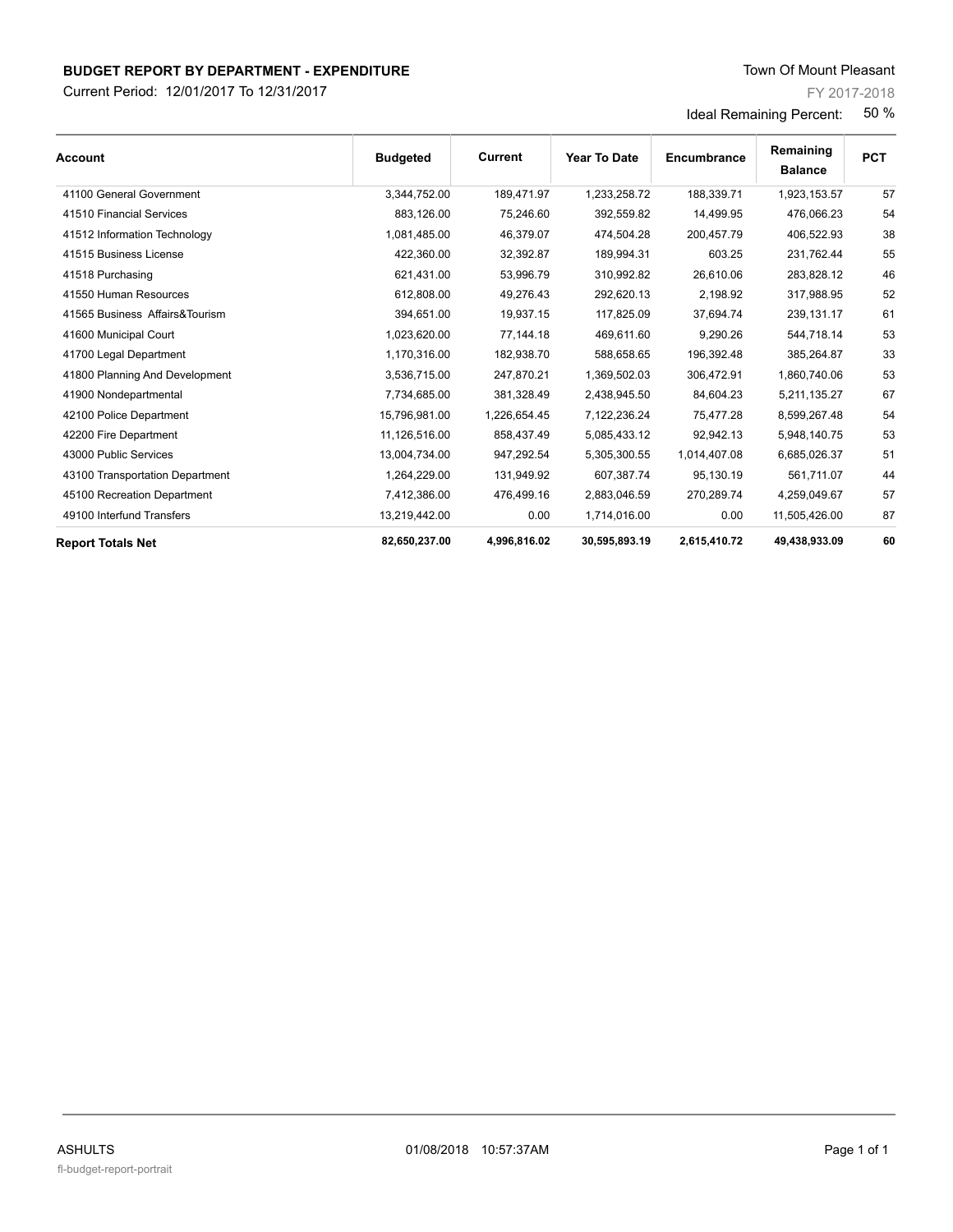### **BUDGET REPORT BY DEPARTMENT - EXPENDITURE THE SECOND SET ASSESS** Town Of Mount Pleasant

Current Period: 12/01/2017 To 12/31/2017

FY 2017-2018

Ideal Remaining Percent: 50 %

| Account                                        | <b>Budgeted</b>      | Current    | <b>Year To Date</b> | Encumbrance | Remaining<br><b>Balance</b> | <b>PCT</b> |
|------------------------------------------------|----------------------|------------|---------------------|-------------|-----------------------------|------------|
| Department: 41100 General Government           |                      |            |                     |             |                             |            |
| 1100-410-41100-1100-0000 Salaries              | 1,253,237.00         | 96,743.37  | 531,500.50          | 0.00        | 721,736.50                  | 58         |
| 1100-410-41100-1300-0000 Overtime Allotment    | 3,000.00             | 451.32     | 2,752.71            | 0.00        | 247.29                      | 8          |
| 1100-410-41100-2100-0000 Group Health Ins      | 366,632.00           | 30,552.67  | 183,316.02          | 0.00        | 183,315.98                  | 50         |
| 1100-410-41100-2200-0000 Social Sec Match Exp  | 96,305.00            | 6,926.55   | 35,485.58           | 0.00        | 60,819.42                   | 63         |
| 1100-410-41100-2300-0000 State Retire Match    | 170,705.00           | 12,073.63  | 69,532.10           | 0.00        | 101,172.90                  | 59         |
| 1100-410-41100-3100-0000 Election Expenses     | 50,000.00            | 0.00       | 0.00                | 0.00        | 50,000.00                   | 100        |
| 1100-410-41100-3220-0000 Employee Physicals    | 850.00               | 0.00       | 155.00              | 0.00        | 695.00                      | 82         |
| 1100-410-41100-3300-0000 Contract Services     | 303,740.00           | 11,594.39  | 63,056.81           | 74,240.51   | 166,442.68                  | 55         |
| 1100-410-41100-4110-0000 Water Utilities Exp   | 15,133.00            | 1,141.13   | 7,354.48            | 0.00        | 7,778.52                    | 51         |
| 1100-410-41100-4310-0000 Maint/Improve Bldg    | 91,320.00            | 1,078.98   | 12,934.62           | 4,504.10    | 73,881.28                   | 81         |
| 1100-410-41100-5300-0000 Telephone Util Exp    | 54,000.00            | 5,190.52   | 24,635.27           | 26,524.19   | 2,840.54                    | 5          |
| 1100-410-41100-5400-0000 Advertising           | 4,200.00             | 0.00       | 2,448.82            | 0.00        | 1,751.18                    | 42         |
| 1100-410-41100-5400-1566 Advertising Tag Grant | 86,400.00            | 0.00       | 24,507.50           | 57,736.12   | 4,156.38                    | 5          |
| 1100-410-41100-5410-0000 Marketing             | 4,000.00             | 393.26     | 623.26              | 0.00        | 3,376.74                    | 84         |
| 1100-410-41100-5500-0000 Printing              | 17,400.00            | 1,023.00   | 7,603.43            | 0.00        | 9,796.57                    | 56         |
| 1100-410-41100-5700-0000 Membership And Dues   | 67,949.00            | 547.00     | 46,288.91           | 0.00        | 21,660.09                   | 32         |
| 1100-410-41100-5800-0000 Travel Expense        | 36,000.00            | 1,263.73   | 13,502.79           | 0.00        | 22,497.21                   | 62         |
| 1100-410-41100-5810-0000 Trav Allow-Council    | 14,715.00            | 24.75      | 4,460.74            | 0.00        | 10,254.26                   | 70         |
| 1100-410-41100-5820-0000 Misc Expense-Council  | 20,000.00            | 1,254.00   | 9,488.83            | 3,917.48    | 6,593.69                    | 33         |
| 1100-410-41100-5900-0000 Employee Training     | 20,770.00            | 2,485.04   | 9,080.33            | 1,650.00    | 10,039.67                   | 48         |
| 1100-410-41100-6100-0000 General Supplies      | 44,449.00            | 3,301.00   | 21,431.87           | 3.697.98    | 19,319.15                   | 43         |
| 1100-410-41100-6102-0000 Postage               | 30,781.00            | 54.53      | 6,399.85            | 0.00        | 24,381.15                   | 79         |
| 1100-410-41100-6118-0000 Business Development  | 36,250.00            | 1,188.35   | 8,725.87            | 500.00      | 27,024.13                   | 75         |
| 1100-410-41100-6119-0000 Economic Development  | 127,803.00           | 1,491.39   | 85,218.70           | 2,071.34    | 40,512.96                   | 32         |
| 1100-410-41100-6125-0000 Minor Equip < \$5,000 | 10,000.00            | 0.00       | 652.92              | 0.00        | 9,347.08                    | 93         |
| 1100-410-41100-6210-0000 Heating Fuel Utilites | 17,125.00            | 0.00       | 262.01              | 13,437.99   | 3,425.00                    | 20         |
| 1100-410-41100-6220-0000 Electrical Util Exp   | 328,888.00           | 8,696.98   | 51,200.33           | 0.00        | 277,687.67                  | 84         |
| 1100-410-41100-6260-0000 Vehicle Fuel Expense  | 12,000.00            | 826.88     | 2,907.12            | 60.00       | 9,032.88                    | 75         |
| 1100-410-41100-6400-0000 Educ Materials        | 3,100.00             | 869.50     | 1,344.39            | 0.00        | 1,755.61                    | 57         |
| 1100-410-41100-8130-0000 Public Relations      | 38,000.00            | 0.00       | 4,321.27            | 0.00        | 33,678.73                   | 89         |
| 1100-410-41100-8140-0000 Contingency Fund      | 20,000.00            | 300.00     | 2,066.69            | 0.00        | 17,933.31                   | 90         |
| <b>General Government Subtotal</b>             | 3,344,752.00         | 189,471.97 | 1,233,258.72        | 188,339.71  | 1,923,153.57                | 57         |
| Department: 41510 Financial Services           |                      |            |                     |             |                             |            |
| 1100-410-41510-1100-0000 Salaries              | 438.349.00           | 37,155.85  | 206,810.21          | 0.00        | 231,538.79                  | 53         |
| 1100-410-41510-1300-0000 Overtime Allotment    | 2,000.00             | 147.70     | 1,821.38            | 0.00        | 178.62                      | 9          |
| 1100-410-41510-2100-0000 Group Health Ins      | 131,988.00           | 10,999.00  | 65,994.00           | 0.00        | 65,994.00                   | 50         |
| 1100-410-41510-2200-0000 Social Sec Match Exp  | 33,484.00            | 2,744.09   | 15,298.86           | 0.00        | 18,185.14                   | 54         |
| 1100-410-41510-2300-0000 State Retire Match    | 59,352.00            | 4,659.96   | 27,892.12           | 0.00        | 31,459.88                   | 53         |
| 1100-410-41510-3210-0000 Audit Services        | 118,000.00           | 18,250.00  | 62,844.66           | 14,499.95   | 40,655.39                   | 34         |
| 1100-410-41510-3300-0000 Contrac Services      | 73,834.00            | 0.00       | 5,702.17            | 0.00        | 68,131.83                   | 92         |
| 1100-410-41510-4330-0000 Repairs-Office Equip  | 1,000.00             | 0.00       | 699.00              | 0.00        | 301.00                      | 30         |
| 1100-410-41510-5500-0000 Printing              | 4,800.00             | 0.00       | 2,264.51            | 0.00        | 2,535.49                    | 53         |
| 1100-410-41510-5700-0000 Membership And Dues   | 4,944.00             | 814.00     | 1,429.00            | 0.00        | 3,515.00                    | 71         |
| 1100-410-41510-5800-0000 Travel Expense        |                      | 96.00      | 96.00               | 0.00        | 3,054.00                    | 97         |
| 1100-410-41510-5900-0000 Employee Training     | 3,150.00<br>9,775.00 | 380.00     | 1,243.00            | 0.00        | 8,532.00                    | 87         |
|                                                |                      |            |                     | 0.00        |                             |            |
| 1100-410-41510-6125-0000 Minor Equip < \$5,000 | 1,750.00             | 0.00       | 464.91              |             | 1,285.09                    | 73         |
| 1100-410-41510-6400-0000 Educ Materials        | 700.00               | 0.00       | 0.00                | 0.00        | 700.00                      | 100        |
| <b>Financial Services Subtotal</b>             | 883,126.00           | 75,246.60  | 392,559.82          | 14,499.95   | 476,066.23                  | 54         |

Department: 41512 Information Technology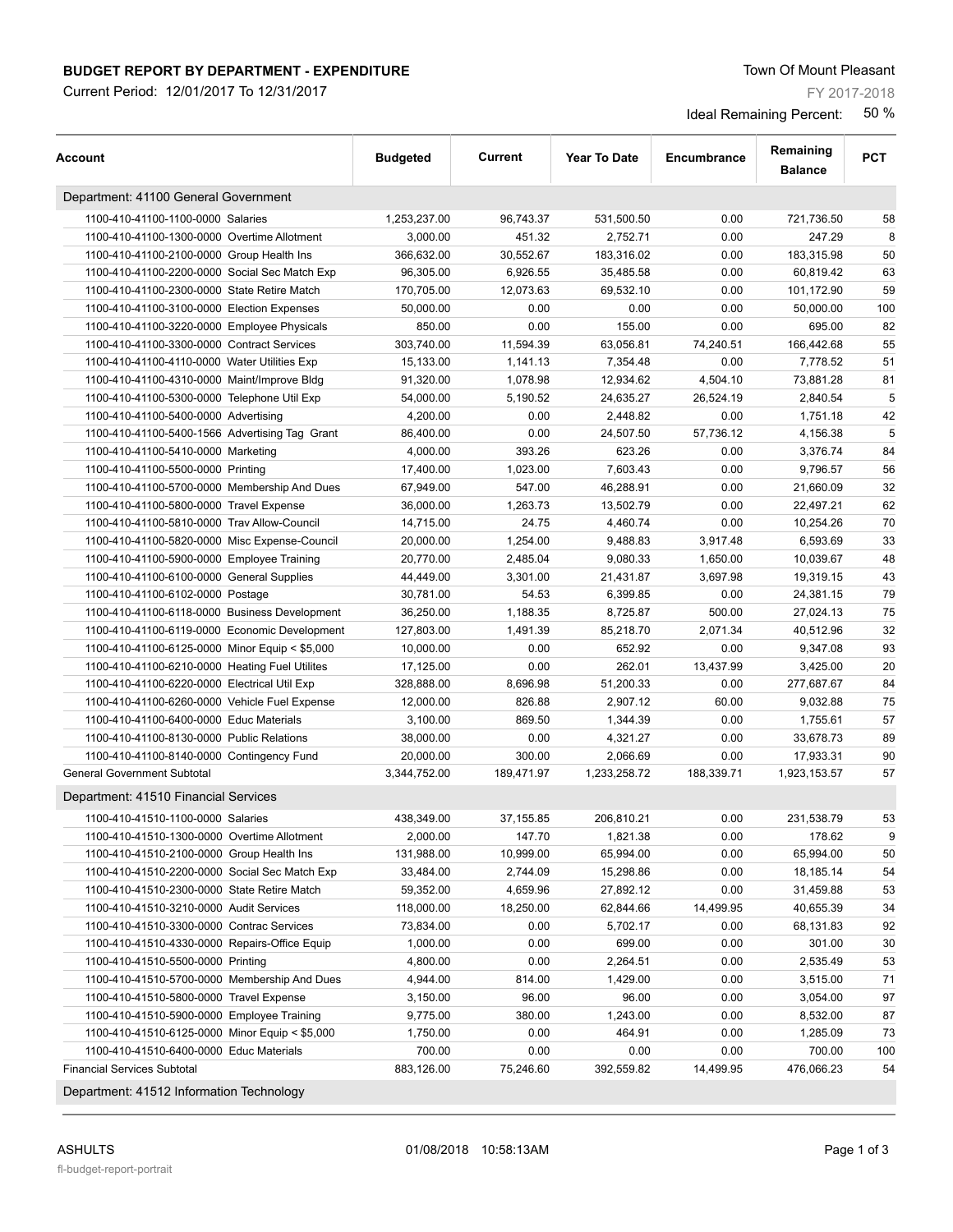Current Period: 12/01/2017 To 12/31/2017

FY 2017-2018

| Account                                          | <b>Budgeted</b> | Current   | <b>Year To Date</b> | Encumbrance | Remaining<br><b>Balance</b> | <b>PCT</b> |
|--------------------------------------------------|-----------------|-----------|---------------------|-------------|-----------------------------|------------|
| 1100-410-41512-1100-0000 Salaries                | 317,770.00      | 23,323.36 | 140,463.04          | 0.00        | 177,306.96                  | 56         |
| 1100-410-41512-1300-0000 Overtime Allotment      | 2,000.00        | 0.00      | 18.78               | 0.00        | 1,981.22                    | 99         |
| 1100-410-41512-2100-0000 Group Health Ins        | 73,327.00       | 6,110.58  | 36,663.48           | 0.00        | 36,663.52                   | 50         |
| 1100-410-41512-2200-0000 Social Sec Match Exp    | 24,462.00       | 1,708.20  | 10,288.46           | 0.00        | 14,173.54                   | 58         |
| 1100-410-41512-2300-0000 State Retire Match      | 43,361.00       | 3,162.66  | 18,926.95           | 0.00        | 24,434.05                   | 56         |
| 1100-410-41512-3300-0000 Contrac Services        | 555,100.00      | 11,514.89 | 256,960.12          | 187,404.81  | 110,735.07                  | 20         |
| 1100-410-41512-5700-0000 Membership And Dues     | 300.00          | 0.00      | 0.00                | 0.00        | 300.00                      | 100        |
| 1100-410-41512-5800-0000 Travel Expense          | 1,300.00        | 0.00      | 520.21              | 0.00        | 779.79                      | 60         |
| 1100-410-41512-5900-0000 Employee Training       | 9,365.00        | 135.04    | 430.04              | 1,100.00    | 7,834.96                    | 84         |
| 1100-410-41512-6125-0000 Minor Equip < \$5,000   | 31,200.00       | 228.70    | 8,816.06            | 11,952.98   | 10,430.96                   | 33         |
| 1100-410-41512-6150-0000 Computer Supplies       | 23,300.00       | 195.64    | 1,417.14            | 0.00        | 21,882.86                   | 94         |
| Information Technology Subtotal                  | 1,081,485.00    | 46,379.07 | 474,504.28          | 200,457.79  | 406,522.93                  | 38         |
| Department: 41515 Business License               |                 |           |                     |             |                             |            |
| 1100-410-41515-1100-0000 Salaries                | 254,819.00      | 20,826.70 | 116,654.95          | 0.00        | 138,164.05                  | 54         |
| 1100-410-41515-1300-0000 Overtime Allotment      | 3,117.00        | 0.00      | 2,640.42            | 0.00        | 476.58                      | 15         |
| 1100-410-41515-2100-0000 Group Health Ins        | 87,992.00       | 7,332.67  | 43,996.02           | 0.00        | 43,995.98                   | 50         |
| 1100-410-41515-2200-0000 Social Sec Match Exp    | 19,732.00       | 1,525.80  | 8,719.18            | 0.00        | 11,012.82                   | 56         |
| 1100-410-41515-2300-0000 State Retire Match      | 34,976.00       | 2,707.70  | 16,060.04           | 0.00        | 18,915.96                   | 54         |
| 1100-410-41515-3300-0000 Contrac Services        | 6,984.00        | 0.00      | 461.38              | 0.00        | 6,522.62                    | 93         |
| 1100-410-41515-5400-0000 Advertising             | 1,500.00        | 0.00      | 0.00                | 0.00        | 1,500.00                    | 100        |
| 1100-410-41515-5500-0000 Printing                | 9,200.00        | 0.00      | 0.00                | 603.25      | 8,596.75                    | 93         |
| 1100-410-41515-5700-0000 Membership And Dues     | 80.00           | 0.00      | 0.00                | 0.00        | 80.00                       | 100        |
| 1100-410-41515-5800-0000 Travel Expense          | 1,600.00        | 0.00      | 668.10              | 0.00        | 931.90                      | 58         |
| 1100-410-41515-5900-0000 Employee Training       | 1,185.00        | 0.00      | 350.00              | 0.00        | 835.00                      | 70         |
| 1100-410-41515-6106-0000 Uniforms & Clothing     | 375.00          | 0.00      | 0.00                | 0.00        | 375.00                      | 100        |
| 1100-410-41515-6125-0000 Minor Equip < \$5,000   | 800.00          | 0.00      | 444.22              | 0.00        | 355.78                      | 44         |
| <b>Business License Subtotal</b>                 | 422,360.00      | 32,392.87 | 189,994.31          | 603.25      | 231,762.44                  | 55         |
| Department: 41518 Purchasing                     |                 |           |                     |             |                             |            |
| 1100-410-41518-1100-0000 Salaries                | 358,126.00      | 33,827.45 | 196,096.05          | 0.00        | 162,029.95                  | 45         |
| 1100-410-41518-2100-0000 Group Health Ins        | 102,657.00      | 8,554.75  | 51,328.50           | 0.00        | 51,328.50                   | 50         |
| 1100-410-41518-2200-0000 Social Sec Match Exp    | 27,397.00       | 2,496.83  | 14,452.23           | 0.00        | 12,944.77                   | 47         |
| 1100-410-41518-2300-0000 State Retire Match      | 48,562.00       | 4,360.60  | 26,317.81           | 0.00        | 22,244.19                   | 46         |
| 1100-410-41518-3300-0000 Contrac Services        | 13,260.00       | 0.00      | 0.00                | 0.00        | 13,260.00                   | 100        |
| 1100-410-41518-5400-0000 Advertising             | 50,760.00       | 3,487.82  | 17,889.94           | 26.610.06   | 6,260.00                    | 12         |
| 1100-410-41518-5700-0000 Membership And Dues     | 1,250.00        | 0.00      | 968.00              | 0.00        | 282.00                      | 23         |
| 1100-410-41518-5800-0000 Travel Expense          | 10,810.00       | 1,269.34  | 3,021.29            | 0.00        | 7,788.71                    | 72         |
| 1100-410-41518-5900-0000 Employee Training       | 8,609.00        | 0.00      | 919.00              | 0.00        | 7,690.00                    | 89         |
| <b>Purchasing Subtotal</b>                       | 621,431.00      | 53,996.79 | 310,992.82          | 26,610.06   | 283,828.12                  | 46         |
| Department: 41550 Human Resources                |                 |           |                     |             |                             |            |
| 1100-410-41550-1100-0000 Salaries                | 348,823.00      | 29,612.24 | 170,212.34          | 0.00        | 178,610.66                  | 51         |
| 1100-410-41550-1300-0000 Overtime Allotment      | 16,865.00       | 3,777.97  | 11,728.70           | 0.00        | 5,136.30                    | 30         |
| 1100-410-41550-2100-0000 Group Health Ins        | 102,657.00      | 8,554.75  | 51,328.50           | 0.00        | 51,328.50                   | 50         |
| 1100-410-41550-2125-0000 Employee Relations Comi | 23,000.00       | 259.91    | 10,043.60           | 0.00        | 12,956.40                   | 56         |
| 1100-410-41550-2200-0000 Social Sec Match Exp    | 27,856.00       | 2,495.04  | 13,560.43           | 0.00        | 14,295.57                   | 51         |
| 1100-410-41550-2300-0000 State Retire Match      | 48,003.00       | 4,191.12  | 23,982.65           | 0.00        | 24,020.35                   | 50         |
| 1100-410-41550-3300-0000 Contrac Services        | 15,723.00       | 216.00    | 2,822.19            | 1,903.92    | 10,996.89                   | 70         |
| 1100-410-41550-4330-0000 Repairs-Office Equip    | 1,565.00        | 0.00      | 0.00                | 0.00        | 1,565.00                    | 100        |
| 1100-410-41550-5400-0000 Advertising             | 7,500.00        | 0.00      | 1,844.35            | 295.00      | 5,360.65                    | 71         |
| 1100-410-41550-5500-0000 Printing                | 6,160.00        | 0.00      | 866.55              | 0.00        | 5,293.45                    | 86         |
| 1100-410-41550-5700-0000 Membership And Dues     | 1,051.00        | 0.00      | 359.00              | 0.00        | 692.00                      | 66         |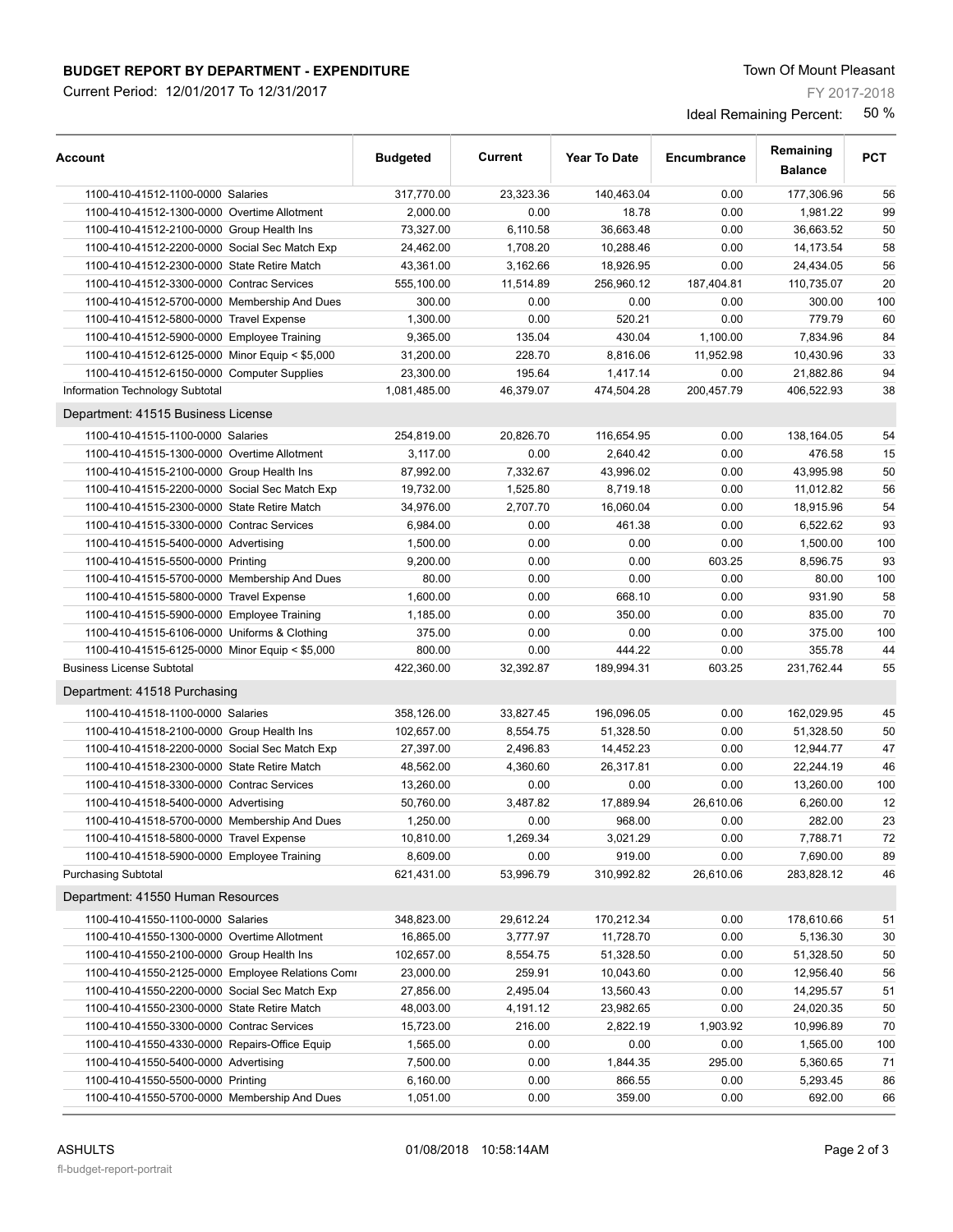Current Period: 12/01/2017 To 12/31/2017

FY 2017-2018

| <b>Account</b>                                      | <b>Budgeted</b> | <b>Current</b> | <b>Year To Date</b> | Encumbrance | Remaining<br><b>Balance</b> | <b>PCT</b> |
|-----------------------------------------------------|-----------------|----------------|---------------------|-------------|-----------------------------|------------|
| 1100-410-41550-5800-0000 Travel Expense             | 6.575.00        | 0.00           | 1.486.87            | 0.00        | 5.088.13                    | 77         |
| 1100-410-41550-5900-0000 Employee Training          | 4,905.00        | 169.40         | 3,082.40            | 0.00        | 1.822.60                    | 37         |
| 1100-410-41550-6400-0000 Educ Materials             | 2,125.00        | 0.00           | 1,302.55            | 0.00        | 822.45                      | 39         |
| Human Resources Subtotal                            | 612.808.00      | 49,276.43      | 292.620.13          | 2,198.92    | 317,988.95                  | 52         |
| Department: 41565 Business Affairs&Tourism          |                 |                |                     |             |                             |            |
| 1100-410-41565-1100-0000 Salaries                   | 139.388.00      | 11.838.78      | 68.847.91           | 0.00        | 70,540.09                   | 51         |
| 1100-410-41565-1300-0000 Overtime Allotment         | 3.500.00        | 0.00           | 0.00                | 0.00        | 3.500.00                    | 100        |
| 1100-410-41565-2100-0000 Group Health Ins           | 43.996.00       | 3.666.33       | 21.997.98           | 0.00        | 21.998.02                   | 50         |
| 1100-410-41565-2200-0000 Social Sec Match Exp       | 10,931.00       | 884.72         | 5.204.21            | 0.00        | 5.726.79                    | 52         |
| 1100-410-41565-2300-0000 State Retire Match         | 19.376.00       | 1.415.08       | 9,145.54            | 0.00        | 10.230.46                   | 53         |
| 1100-410-41565-3300-0000 Contrac Services           | 6.050.00        | 0.00           | 0.00                | 0.00        | 6.050.00                    | 100        |
| 1100-410-41565-5003-9110 Southeast Tourism Ht Adv   | 765.00          | 0.00           | 0.00                | 0.00        | 765.00                      | 100        |
| 1100-410-41565-5400-9110 Advertising                | 60.000.00       | 0.00           | 3,660.00            | 28,703.25   | 27,636.75                   | 46         |
| 1100-410-41565-5410-9110 Marketing Ht Adv           | 20,350.00       | 539.55         | 4,680.51            | 0.00        | 15,669.49                   | 77         |
| 1100-410-41565-5411-9110 Hospitalit Alliance Ht Adv | 18.500.00       | 195.75         | 684.91              | 1.802.20    | 16.012.89                   | 87         |
| 1100-410-41565-5500-9110 Printing                   | 17,100.00       | 0.00           | 0.00                | 5,839.29    | 11,260.71                   | 66         |
| 1100-410-41565-5700-0000 Membership And Dues        | 1,155.00        | 0.00           | 620.00              | 0.00        | 535.00                      | 46         |
| 1100-410-41565-5800-0000 Travel Expense             | 2,700.00        | 0.00           | 0.00                | 0.00        | 2.700.00                    | 100        |
| 1100-410-41565-5900-0000 Employee Training          | 2.160.00        | 36.00          | 152.00              | 0.00        | 2.008.00                    | 93         |
| 1100-410-41565-6100-0000 General Supplies           | 48.680.00       | 1,360.94       | 2,832.03            | 1,350.00    | 44,497.97                   | 91         |
| Business Affairs&Tourism Subtotal                   | 394,651.00      | 19,937.15      | 117,825.09          | 37,694.74   | 239,131.17                  | 61         |
| <b>Report Total Expenditure</b>                     | 7,360,613.00    | 466,700.88     | 3,011,755.17        | 470,404.42  | 3,878,453.41                | 53         |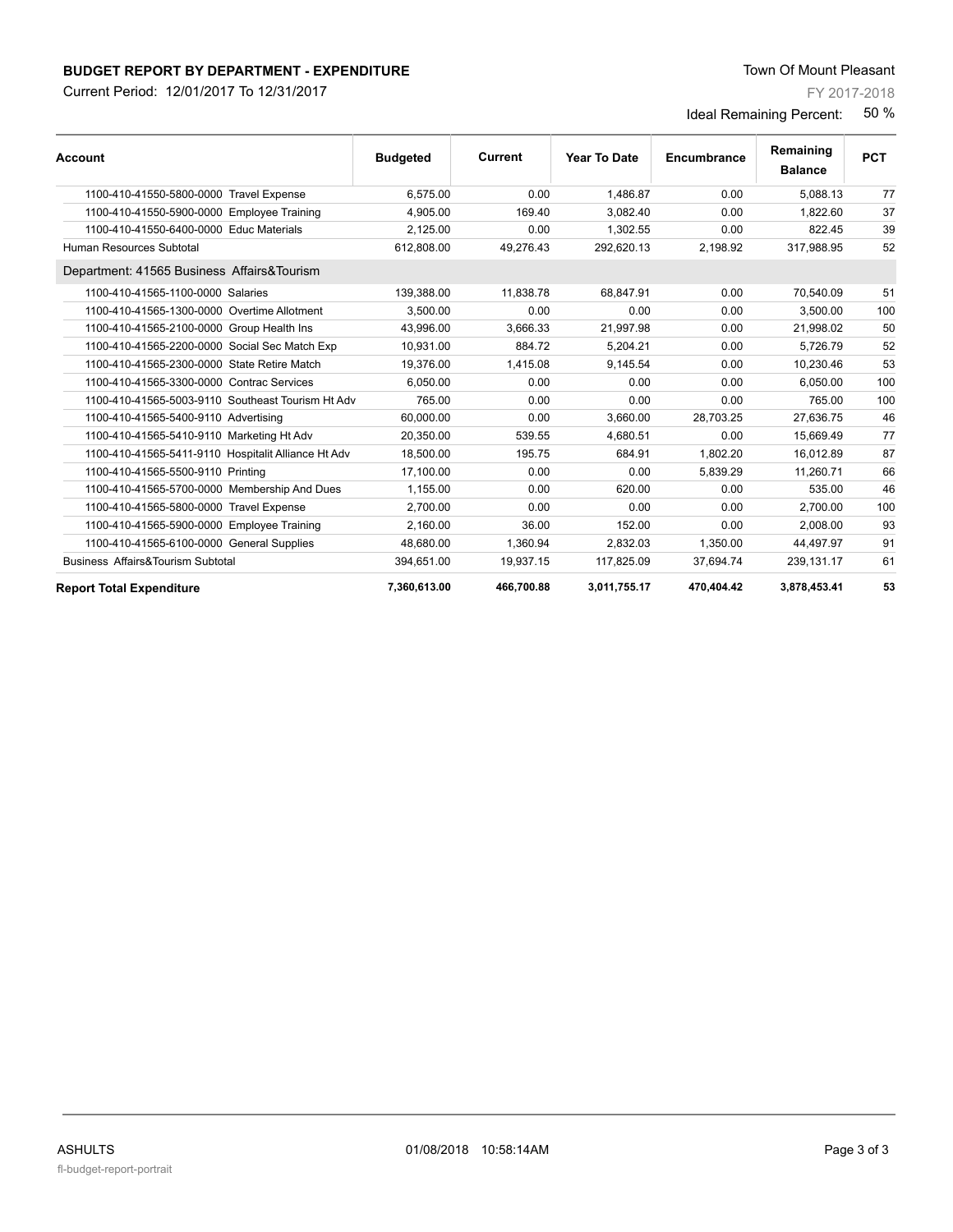Current Period: 12/01/2017 To 12/31/2017

FY 2017-2018

| Account                                        | <b>Budgeted</b> | Current   | Year To Date | Encumbrance | Remaining<br><b>Balance</b> | <b>PCT</b>     |
|------------------------------------------------|-----------------|-----------|--------------|-------------|-----------------------------|----------------|
| Department: 41600 Municipal Court              |                 |           |              |             |                             |                |
| 1100-412-41600-1100-0000 Salaries              | 595,727.00      | 45,315.51 | 267,812.72   | 0.00        | 327,914.28                  | 55             |
| 1100-412-41600-1300-0000 Overtime Allotment    | 2.684.00        | 0.00      | 5.59         | 0.00        | 2,678.41                    | 100            |
| 1100-412-41600-2100-0000 Group Health Ins      | 190.649.00      | 15.887.42 | 95,324.52    | 0.00        | 95.324.48                   | 50             |
| 1100-412-41600-2200-0000 Social Sec Match Exp  | 45,778.00       | 3,318.49  | 19,594.04    | 0.00        | 26,183.96                   | 57             |
| 1100-412-41600-2300-0000 State Retire Match    | 80,092.00       | 5,845.52  | 35,490.34    | 0.00        | 44.601.66                   | 56             |
| 1100-412-41600-2310-0000 Police Retirement     | 1.260.00        | 148.76    | 630.54       | 0.00        | 629.46                      | 50             |
| 1100-412-41600-3110-0000 Jury Compensation     | 1,200.00        | 0.00      | 0.00         | 0.00        | 1,200.00                    | 100            |
| 1100-412-41600-3220-0000 Employee Physicals    | 100.00          | 0.00      | 0.00         | 0.00        | 100.00                      | 100            |
| 1100-412-41600-3300-0000 Contrac Services      | 56,990.00       | 5,810.00  | 35,449.25    | 3,500.00    | 18,040.75                   | 32             |
| 1100-412-41600-4330-0000 Repairs-Office Equip  | 3,525.00        | 162.31    | 1.122.10     | 1.031.45    | 1.371.45                    | 39             |
| 1100-412-41600-5300-0000 Telephone Util Exp    | 1.920.00        | 92.73     | 600.54       | 520.00      | 799.46                      | 42             |
| 1100-412-41600-5500-0000 Printing              | 4.480.00        | 0.00      | 292.80       | 0.00        | 4.187.20                    | 93             |
| 1100-412-41600-5700-0000 Membership And Dues   | 555.00          | 125.00    | 434.92       | 0.00        | 120.08                      | 22             |
| 1100-412-41600-5800-0000 Travel Expense        | 4.480.00        | 48.15     | 679.83       | 954.57      | 2.845.60                    | 64             |
| 1100-412-41600-5900-0000 Employee Training     | 6.590.00        | 89.00     | 894.00       | 3.000.00    | 2.696.00                    | 41             |
| 1100-412-41600-6100-0000 General Supplies      | 9,000.00        | 301.29    | 3,531.83     | 284.24      | 5,183.93                    | 58             |
| 1100-412-41600-6102-0000 Postage               | 15,400.00       | 0.00      | 5,472.38     | 0.00        | 9,927.62                    | 64             |
| 1100-412-41600-6106-0000 Uniforms & Clothing   | 360.00          | 0.00      | 0.00         | 0.00        | 360.00                      | 100            |
| 1100-412-41600-6125-0000 Minor Equip < \$5,000 | 1.980.00        | 0.00      | 1.896.58     | 0.00        | 83.42                       | $\overline{4}$ |
| 1100-412-41600-6400-0000 Educ Materials        | 850.00          | 0.00      | 379.62       | 0.00        | 470.38                      | 55             |
| <b>Municipal Court Subtotal</b>                | 1.023.620.00    | 77,144.18 | 469.611.60   | 9.290.26    | 544.718.14                  | 53             |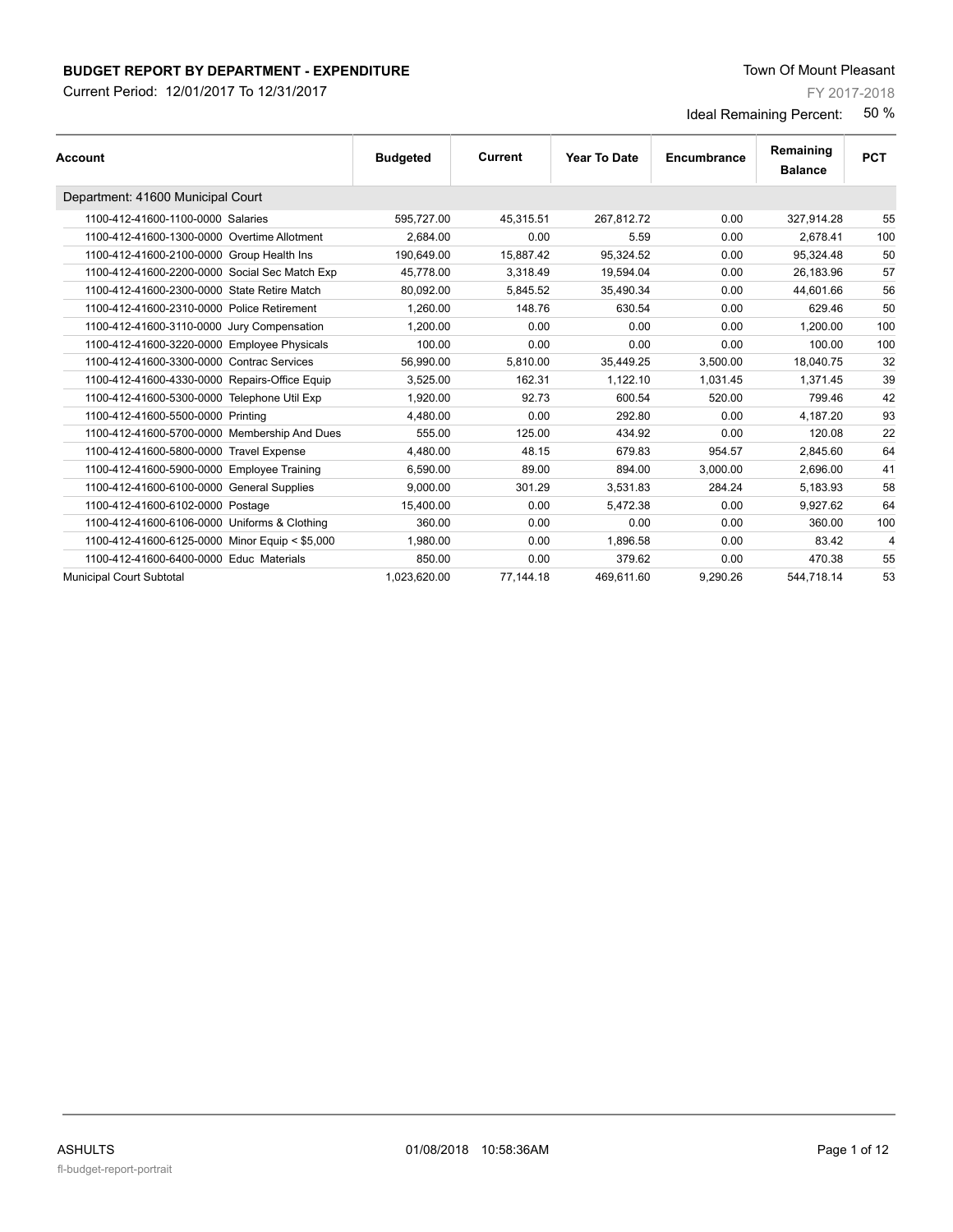Current Period: 12/01/2017 To 12/31/2017

FY 2017-2018

| <b>Account</b>                                 | <b>Budgeted</b> | Current    | <b>Year To Date</b> | Encumbrance | Remaining<br><b>Balance</b> | <b>PCT</b> |
|------------------------------------------------|-----------------|------------|---------------------|-------------|-----------------------------|------------|
| Department: 41700 Legal Department             |                 |            |                     |             |                             |            |
| 1100-412-41700-1100-0000 Salaries              | 193,853.00      | 16,155.20  | 90,712.14           | 0.00        | 103,140.86                  | 53         |
| 1100-412-41700-1300-0000 Overtime Allotment    | 500.00          | 0.00       | 0.00                | 0.00        | 500.00                      | 100        |
| 1100-412-41700-2100-0000 Group Health Ins      | 43.996.00       | 3,666.33   | 21,997.98           | 0.00        | 21.998.02                   | 50         |
| 1100-412-41700-2200-0000 Social Sec Match Exp  | 14,868.00       | 1,220.04   | 6,836.41            | 0.00        | 8,031.59                    | 54         |
| 1100-412-41700-2300-0000 State Retire Match    | 26.354.00       | 1.991.97   | 12.088.39           | 0.00        | 14.265.61                   | 54         |
| 1100-412-41700-3200-0000 Legal Fees            | 213,847.00      | 73,103.19  | 150,656.97          | 0.00        | 63,190.03                   | 30         |
| 1100-412-41700-3201-0000 Expert Fees           | 150.588.00      | 0.00       | 21.761.25           | 0.00        | 128.826.75                  | 86         |
| 1100-412-41700-3202-0000 Other Legal Costs     | 25,815.00       | 9,816.47   | 12,224.81           | 0.00        | 13,590.19                   | 53         |
| 1100-412-41700-3300-0000 Contrac Services      | 468.360.00      | 75,000.00  | 262.500.00          | 187.500.00  | 18.360.00                   | 4          |
| 1100-412-41700-4330-0000 Repairs-Office Equip  | 5,735.00        | 0.00       | 112.27              | 0.00        | 5,622.73                    | 98         |
| 1100-412-41700-5300-0000 Telephone Util Exp    | 700.00          | 32.94      | 200.84              | 0.00        | 499.16                      | 71         |
| 1100-412-41700-5500-0000 Printing              | 850.00          | 0.00       | 0.00                | 0.00        | 850.00                      | 100        |
| 1100-412-41700-5700-0000 Membership And Dues   | 1,526.00        | 460.00     | 460.00              | 0.00        | 1.066.00                    | 70         |
| 1100-412-41700-5900-0000 Employee Training     | 2,000.00        | 0.00       | 895.00              | 0.00        | 1,105.00                    | 55         |
| 1100-412-41700-6100-0000 General Supplies      | 1,700.00        | 219.26     | 699.47              | 0.00        | 1,000.53                    | 59         |
| 1100-412-41700-6102-0000 Postage               | 2,000.00        | 27.25      | 435.55              | 0.00        | 1,564.45                    | 78         |
| 1100-412-41700-6125-0000 Minor Equip < \$5,000 | 1,500.00        | 0.00       | 185.26              | 0.00        | 1,314.74                    | 88         |
| 1100-412-41700-6400-0000 Educ Materials        | 15,774.00       | 1.230.30   | 6.761.14            | 8.892.48    | 120.38                      |            |
| 1100-412-41700-8150-0000 Miscellaneous Exp     | 350.00          | 15.75      | 131.17              | 0.00        | 218.83                      | 63         |
| <b>Legal Department Subtotal</b>               | 1.170.316.00    | 182.938.70 | 588.658.65          | 196.392.48  | 385.264.87                  | 33         |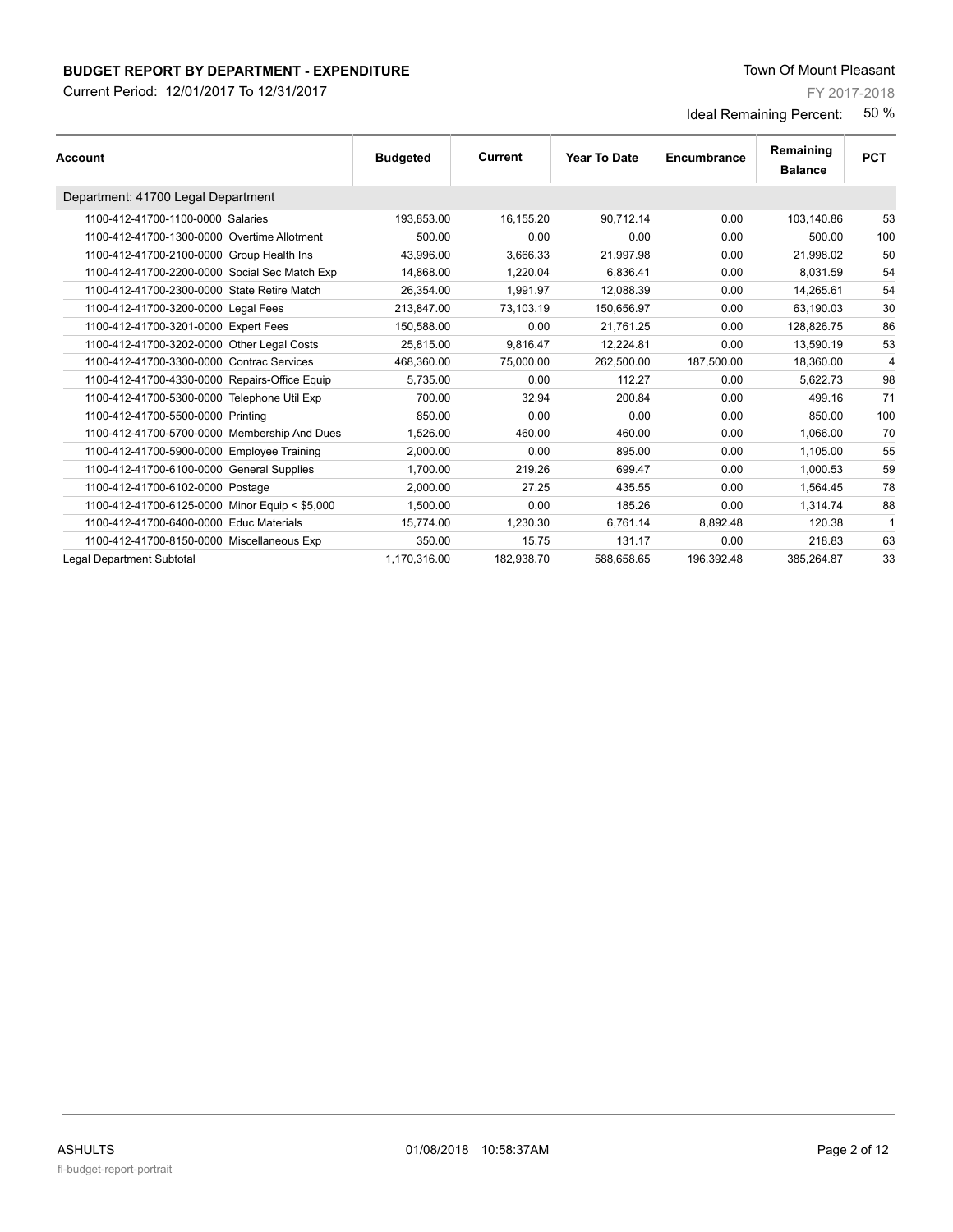Current Period: 12/01/2017 To 12/31/2017

FY 2017-2018

|                                                |                 |            |                     |             | Remaining      |            |
|------------------------------------------------|-----------------|------------|---------------------|-------------|----------------|------------|
| Account                                        | <b>Budgeted</b> | Current    | <b>Year To Date</b> | Encumbrance | <b>Balance</b> | <b>PCT</b> |
| Department: 41800 Planning And Development     |                 |            |                     |             |                |            |
| 1100-418-41800-1100-0000 Salaries              | 1,958,588.00    | 145,065.99 | 840,932.36          | 0.00        | 1,117,655.64   | 57         |
| 1100-418-41800-1300-0000 Overtime Allotment    | 40,000.00       | 1,069.36   | 8,485.85            | 0.00        | 31,514.15      | 79         |
| 1100-418-41800-2100-0000 Group Health Ins      | 527.951.00      | 43.995.92  | 263.975.52          | 0.00        | 263.975.48     | 50         |
| 1100-418-41800-2200-0000 Social Sec Match Exp  | 152,892.00      | 12,026.38  | 63,726.87           | 0.00        | 89,165.13      | 58         |
| 1100-418-41800-2300-0000 State Retire Match    | 271.009.00      | 18.088.48  | 113.914.85          | 0.00        | 157.094.15     | 58         |
| 1100-418-41800-3300-0000 Contrac Services      | 458.990.00      | 23,034.34  | 48,322.94           | 303,180.67  | 107.486.39     | 23         |
| 1100-418-41800-5300-0000 Telephone Util Exp    | 15,558.00       | 1,061.35   | 7,091.41            | 0.00        | 8,466.59       | 54         |
| 1100-418-41800-5500-0000 Printing              | 9.900.00        | 0.00       | 809.07              | 1.295.15    | 7.795.78       | 79         |
| 1100-418-41800-5700-0000 Membership And Dues   | 9.501.00        | 631.00     | 3.380.00            | 0.00        | 6.121.00       | 64         |
| 1100-418-41800-5800-0000 Travel Expense        | 17,725.00       | 209.90     | 2,279.31            | 0.00        | 15.445.69      | 87         |
| 1100-418-41800-5900-0000 Employee Training     | 13.290.00       | 128.00     | 2.116.00            | 843.00      | 10.331.00      | 78         |
| 1100-418-41800-6100-0000 General Supplies      | 16,450.00       | 783.25     | 6.141.72            | 1,082.09    | 9.226.19       | 56         |
| 1100-418-41800-6102-0000 Postage               | 1,400.00        | 0.00       | 564.46              | 0.00        | 835.54         | 60         |
| 1100-418-41800-6106-0000 Uniforms & Clothing   | 2,100.00        | 0.00       | 1.016.16            | 0.00        | 1.083.84       | 52         |
| 1100-418-41800-6125-0000 Minor Equip < \$5,000 | 4,000.00        | 0.00       | 0.00                | 0.00        | 4,000.00       | 100        |
| 1100-418-41800-6260-0000 Vehicle Fuel Expense  | 34,421.00       | 1,449.62   | 5,977.63            | 72.00       | 28,371.37      | 82         |
| 1100-418-41800-6400-0000 Educ Materials        | 2.940.00        | 326.62     | 767.88              | 0.00        | 2,172.12       | 74         |
| Planning And Development Subtotal              | 3,536,715.00    | 247,870.21 | 1,369,502.03        | 306,472.91  | 1,860,740.06   | 53         |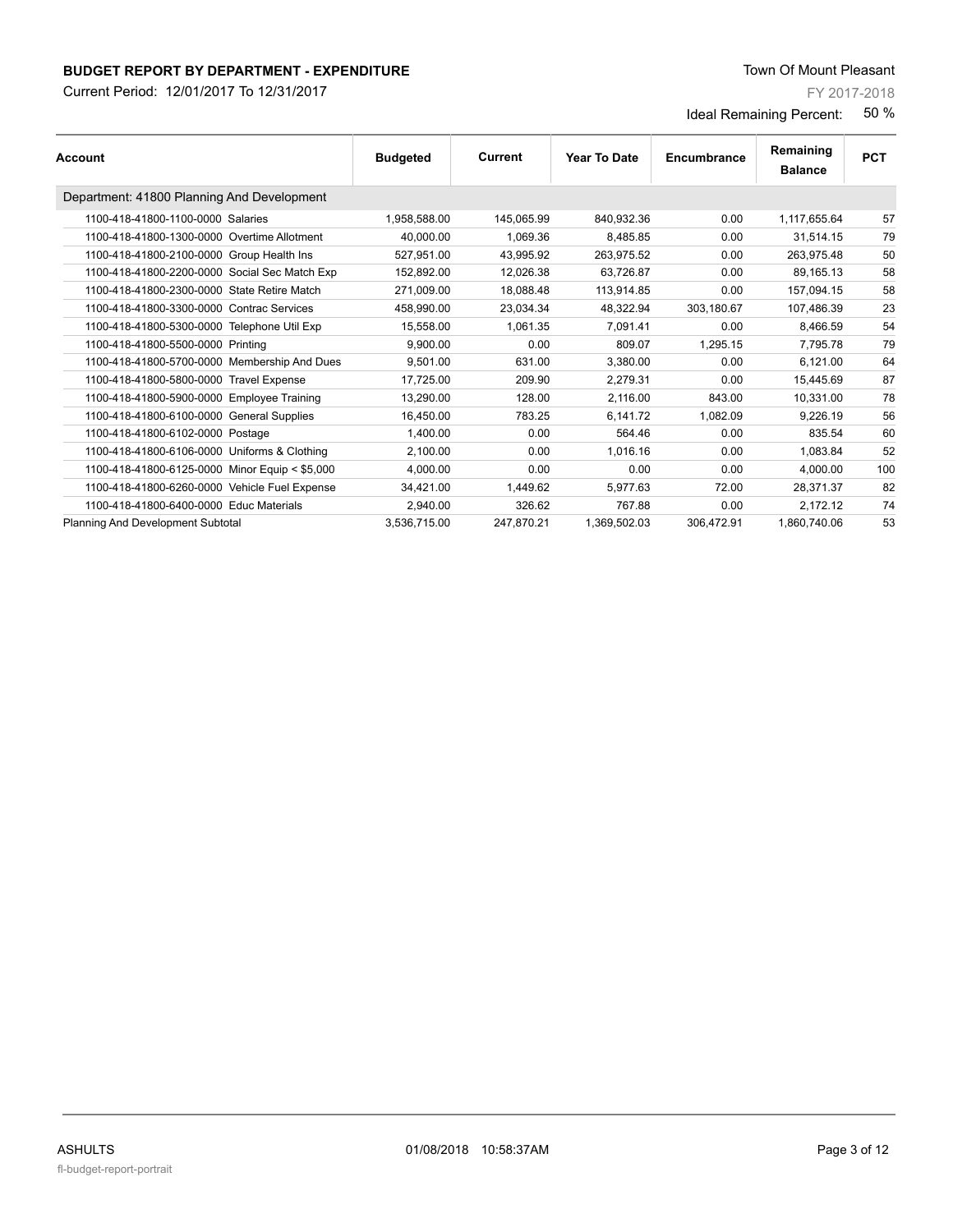Current Period: 12/01/2017 To 12/31/2017

FY 2017-2018

| <b>Account</b>                                  | <b>Budgeted</b> | <b>Current</b> | Year To Date | Encumbrance | Remaining<br><b>Balance</b> | <b>PCT</b>     |
|-------------------------------------------------|-----------------|----------------|--------------|-------------|-----------------------------|----------------|
| Department: 41900 Nondepartmental               |                 |                |              |             |                             |                |
| 1100-410-41900-1105-0000 Emp Merit Comp         | 224,654.00      | 9,939.13       | 22,835.47    | 0.00        | 201,818.53                  | 90             |
| 1100-410-41900-2130-0000 Life Insurance Exp     | 30.000.00       | 2.570.55       | 15.071.57    | 0.00        | 14,928.43                   | 50             |
| 1100-410-41900-2200-0000 Social Sec Match Exp   | 17,057.00       | 759.93         | 1,746.40     | 0.00        | 15,310.60                   | 90             |
| 1100-410-41900-2400-0000 Tuition Reimburs       | 55.000.00       | 3,194.00       | 8.786.00     | 500.00      | 45.714.00                   | 83             |
| 1100-410-41900-2500-0000 Unemploy Bene Exp      | 10.000.00       | 0.00           | 8.854.18     | 0.00        | 1.145.82                    | 11             |
| 1100-410-41900-2600-0000 Workers Comp Prem      | 542,785.00      | 0.00           | 267,225.38   | 0.00        | 275,559.62                  | 51             |
| 1100-410-41900-2610-0000 Workers Comp Ded.      | 300,000.00      | 40,365.88      | 143,652.95   | 0.00        | 156,347.05                  | 52             |
| 1100-410-41900-3300-0000 Contrac Services       | 0.00            | 0.00           | 22.521.48    | 55.722.02   | $-78,243.50$                | $\Omega$       |
| 1100-410-41900-5200-0000 Prop, Casu, Secu Ins   | 1.050.000.00    | 21.220.00      | 469.048.00   | 0.00        | 580.952.00                  | 55             |
| 1100-410-41900-5210-0000 Prop, Casu Ins Deduc   | 340,000.00      | 37,430.77      | 214,390.61   | 5,000.00    | 120,609.39                  | 35             |
| 1100-410-41900-6100-0000 General Supplies       | 1.475.00        | 0.00           | 0.00         | 0.00        | 1,475.00                    | 100            |
| 1100-410-41900-6260-0000 Vehicle Fuel Expense   | 77.216.00       | 0.00           | 247.50       | 0.00        | 76.968.50                   | 100            |
| 1100-410-41900-6270-0000 Street Lights Exp      | 2,500,000.00    | 186,513.68     | 734,904.90   | 0.00        | 1,765,095.10                | 71             |
| 1100-410-41900-8110-0000 Judgements And Loss    | 452,190.00      | 19,204.24      | 66,581.10    | 23,359.22   | 362,249.68                  | 80             |
| 1100-410-41900-8120-0000 Stormwatr Util Fee     | 40.000.00       | 32,334.60      | 33,474.60    | 0.00        | 6,525.40                    | 16             |
| 1100-410-41900-8127-0000 Environmental Fees     | 50,000.00       | 0.00           | 0.00         | 0.00        | 50,000.00                   | 100            |
| 1100-410-41900-8140-0000 Contingency Fund       | 438,480.00      | 0.00           | 0.00         | 0.00        | 438,480.00                  | 100            |
| 1100-410-41900-8145-0000 Encumbrance Contingenc | 500.000.00      | 0.00           | 0.00         | 0.00        | 500.000.00                  | 100            |
| 1100-410-41900-8150-0000 Miscellaneous Exp      | 63,680.00       | 17,286.44      | 17,750.82    | 0.00        | 45,929.18                   | 72             |
| 1100-410-41900-8152-0000 E-Commerce Exp         | 200,198.00      | 7,281.69       | 92,645.98    | 0.00        | 107,552.02                  | 54             |
| 1100-410-41900-8156-0000 Donat-Outsid Agenc     | 269,500.00      | 3.500.00       | 263.000.00   | 0.00        | 6,500.00                    | $\overline{2}$ |
| 1100-410-41900-8160-0000 Emerg Continge Fund    | 150,000.00      | $-272.42$      | 56,208.56    | 22.99       | 93,768.45                   | 63             |
| 1100-410-41900-8170-0000 Annexation Fees        | 150,000.00      | 0.00           | 0.00         | 0.00        | 150,000.00                  | 100            |
| 1100-410-41900-8180-0000 Li/Afordab Housin Fe   | 20,000.00       | 0.00           | 0.00         | 0.00        | 20,000.00                   | 100            |
| 1100-410-41900-9000-0000 Grant Awards           | 252,450.00      | 0.00           | 0.00         | 0.00        | 252,450.00                  | 100            |
| Nondepartmental Subtotal                        | 7,734,685.00    | 381,328.49     | 2,438,945.50 | 84,604.23   | 5,211,135.27                | 67             |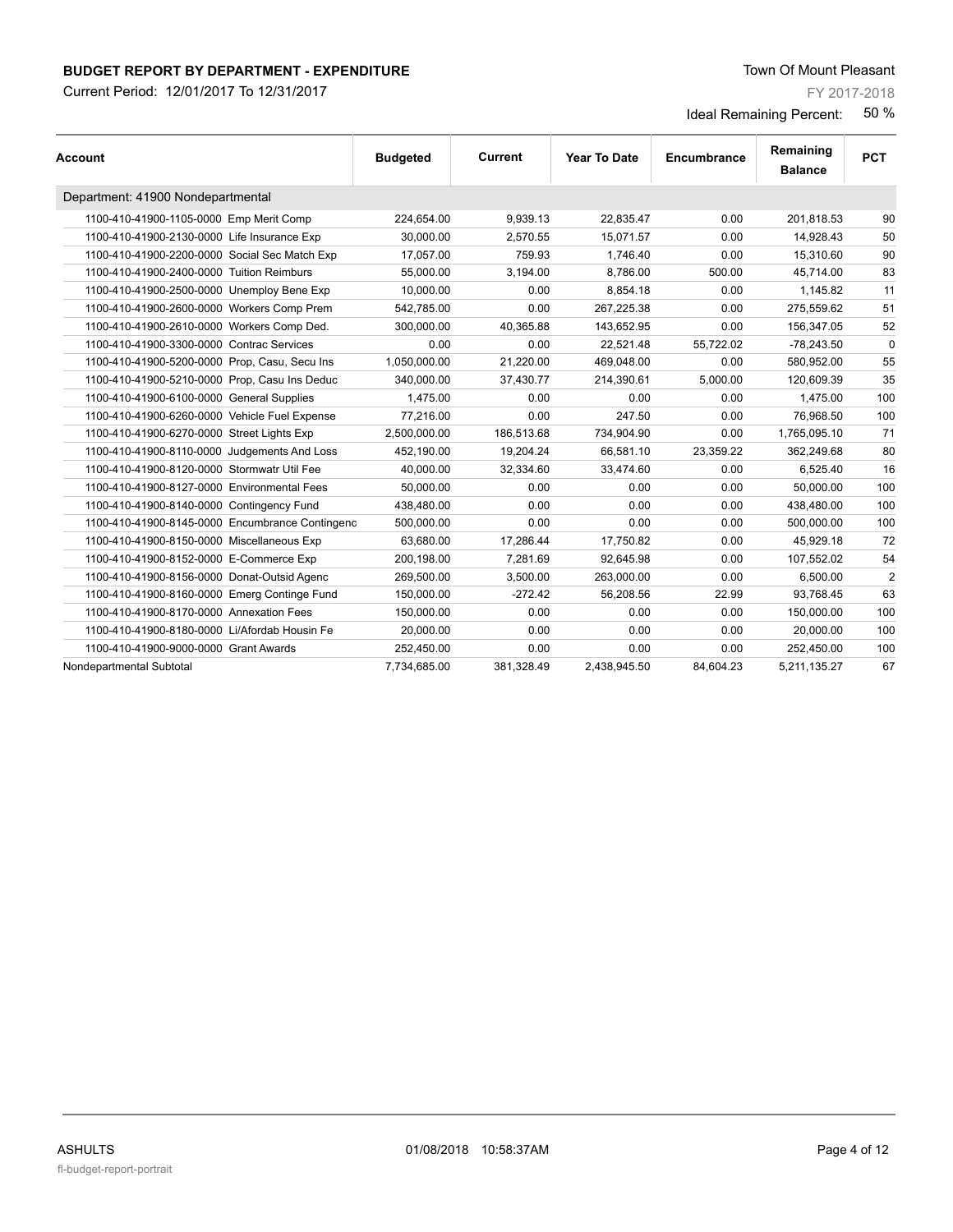Current Period: 12/01/2017 To 12/31/2017

FY 2017-2018

| Account                                            | <b>Budgeted</b> | Current      | <b>Year To Date</b> | Encumbrance | Remaining<br><b>Balance</b> | <b>PCT</b>  |
|----------------------------------------------------|-----------------|--------------|---------------------|-------------|-----------------------------|-------------|
| Department: 42100 Police Department                |                 |              |                     |             |                             |             |
| 1100-420-42100-1100-0000 Salaries                  | 8,994,476.00    | 712,813.18   | 4,068,220.47        | 0.00        | 4,926,255.53                | 55          |
| 1100-420-42100-1100-2120 Salaries Hwy Safety Gran  | 40,508.00       | 0.00         | 34,757.27           | 0.00        | 5,750.73                    | 14          |
| 1100-420-42100-1100-2121 Salaries Hwy Safety Gran  | 150,496.00      | 0.00         | 21,999.64           | 0.00        | 128,496.36                  | 85          |
| 1100-420-42100-1300-0000 Overtime Allotment        | 122,510.00      | 5,985.22     | 57,586.09           | 0.00        | 64,923.91                   | 53          |
| 1100-420-42100-1300-2133 Overtime Ocdetf Grant     | 3,876.00        | 0.00         | 1,559.47            | 0.00        | 2,316.53                    | 60          |
| 1100-420-42100-2100-0000 Group Health Ins          | 2,704,748.00    | 225,395.67   | 1,352,374.02        | 0.00        | 1,352,373.98                | 50          |
| 1100-420-42100-2200-0000 Social Sec Match Exp      | 697,449.00      | 53,092.01    | 303,992.28          | 0.00        | 393,456.72                  | 56          |
| 1100-420-42100-2300-0000 State Retire Match        | 118,620.00      | 7,584.16     | 45,360.63           | 0.00        | 73,259.37                   | 62          |
| 1100-420-42100-2310-0000 Police Retirement         | 1,338,534.00    | 100,891.83   | 608,169.80          | 0.00        | 730,364.20                  | 55          |
| 1100-420-42100-3220-0000 Employee Physicals        | 14,850.00       | 250.00       | 4,846.25            | 395.00      | 9,608.75                    | 65          |
| 1100-420-42100-3300-0000 Contrac Services          | 215,050.00      | 2,630.05     | 119,971.52          | 9,394.44    | 85,684.04                   | 40          |
| 1100-420-42100-4110-0000 Water Utilities Exp       | 2,153.00        | 37.46        | 1,693.87            | 127.01      | 332.12                      | 15          |
| 1100-420-42100-4320-0000 Repairs-Mach/Equip        | 16,000.00       | 1,111.77     | 8,312.79            | 0.00        | 7,687.21                    | 48          |
| 1100-420-42100-4330-0000 Repairs-Office Equip      | 7,500.00        | 206.06       | 651.04              | 0.00        | 6,848.96                    | 91          |
| 1100-420-42100-4340-0000 Repairs To Radios         | 239,000.00      | 35,655.37    | 78,240.86           | 47,650.95   | 113,108.19                  | 47          |
| 1100-420-42100-5300-0000 Telephone Util Exp        | 86,145.00       | 10,270.77    | 49,044.56           | 3,171.21    | 33,929.23                   | 39          |
| 1100-420-42100-5500-0000 Printing                  | 9,425.00        | 590.02       | 3,919.54            | 0.00        | 5,505.46                    | 58          |
| 1100-420-42100-5700-0000 Membership And Dues       | 7,235.00        | 200.00       | 6,771.00            | 0.00        | 464.00                      | 6           |
| 1100-420-42100-5800-0000 Travel Expense            | 41,018.00       | 753.36       | 14,003.55           | 2,787.91    | 24,226.54                   | 59          |
| 1100-420-42100-5900-0000 Employee Training         | 32,990.00       | 254.00       | 13,638.70           | 941.00      | 18,410.30                   | 56          |
| 1100-420-42100-5900-2125 Employee Training Len Gr  | 4,138.00        | 463.54       | 1,390.92            | 0.00        | 2,747.08                    | 66          |
| 1100-420-42100-5900-2126 Employee Training Len Gr  | 10,000.00       | 0.00         | 2,077.08            | 0.00        | 7,922.92                    | 79          |
| 1100-420-42100-6100-0000 General Supplies          | 73,305.00       | 5,481.86     | 42,752.69           | 9,237.53    | 21,314.78                   | 29          |
| 1100-420-42100-6100-2120 General Supplies Hwy Sa   | 3,536.00        | 0.00         | 0.00                | 0.00        | 3,536.00                    | 100         |
| 1100-420-42100-6102-0000 Postage                   | 3,300.00        | 8.20         | 1,262.30            | 576.30      | 1,461.40                    | 44          |
| 1100-420-42100-6104-0000 Cleaning/Sanit Suppl      | 2,342.00        | 0.00         | 775.71              | 686.11      | 880.18                      | 38          |
| 1100-420-42100-6106-0000 Uniforms & Clothing       | 176,000.00      | 27,038.98    | 83,856.86           | 94.64       | 92,048.50                   | 52          |
| 1100-420-42100-6106-2117 Uniforms & Clothing Bvp ( | 27,726.00       | 0.00         | 1,392.45            | 0.00        | 26,333.55                   | 95          |
| 1100-420-42100-6106-2119 Uniforms & Clothing Scmit | 1,916.00        | 0.00         | 1,916.00            | 0.00        | 0.00                        | $\mathbf 0$ |
| 1100-420-42100-6107-0000 Other Prog Mat & Sup      | 5,000.00        | 35.69        | 4,025.46            | 0.00        | 974.54                      | 19          |
| 1100-420-42100-6125-0000 Minor Equip < \$5,000     | 46,781.00       | 869.26       | 44,407.27           | $-2,626.40$ | 5,000.13                    | 11          |
| 1100-420-42100-6125-2135 Minor Equip < \$5,000 Aet | 3,020.00        | 0.00         | 0.00                | 0.00        | 3,020.00                    | 100         |
| 1100-420-42100-6220-0000 Electrical Util Exp       | 13,900.00       | 1,415.69     | 5,732.14            | 0.00        | 8,167.86                    | 59          |
| 1100-420-42100-6260-0000 Vehicle Fuel Expense      | 526,895.00      | 33,331.88    | 127,450.81          | 1,213.00    | 398,231.19                  | 76          |
| 1100-420-42100-6260-2120 Vehicle Fuel Expense Hw   | 8,992.00        | 0.00         | 4,852.86            | 0.00        | 4,139.14                    | 46          |
| 1100-420-42100-6260-2121 Vehicle Fuel Expense Hw   | 21,400.00       | 0.00         | 2,290.35            | 0.00        | 19,109.65                   | 89          |
| 1100-420-42100-6400-0000 Educ Materials            | 3,000.00        | 13.67        | 1,003.99            | 0.00        | 1,996.01                    | 67          |
| 1100-420-42100-8130-0000 Public Relations          | 9,000.00        | 274.75       | 1,936.00            | 1,828.58    | 5,235.42                    | 58          |
| 1100-420-42100-8157-0000 Donation Expenditure      | 14,147.00       | 0.00         | 0.00                | 0.00        | 14,147.00                   | 100         |
| <b>Police Department Subtotal</b>                  | 15,796,981.00   | 1,226,654.45 | 7,122,236.24        | 75,477.28   | 8,599,267.48                | 54          |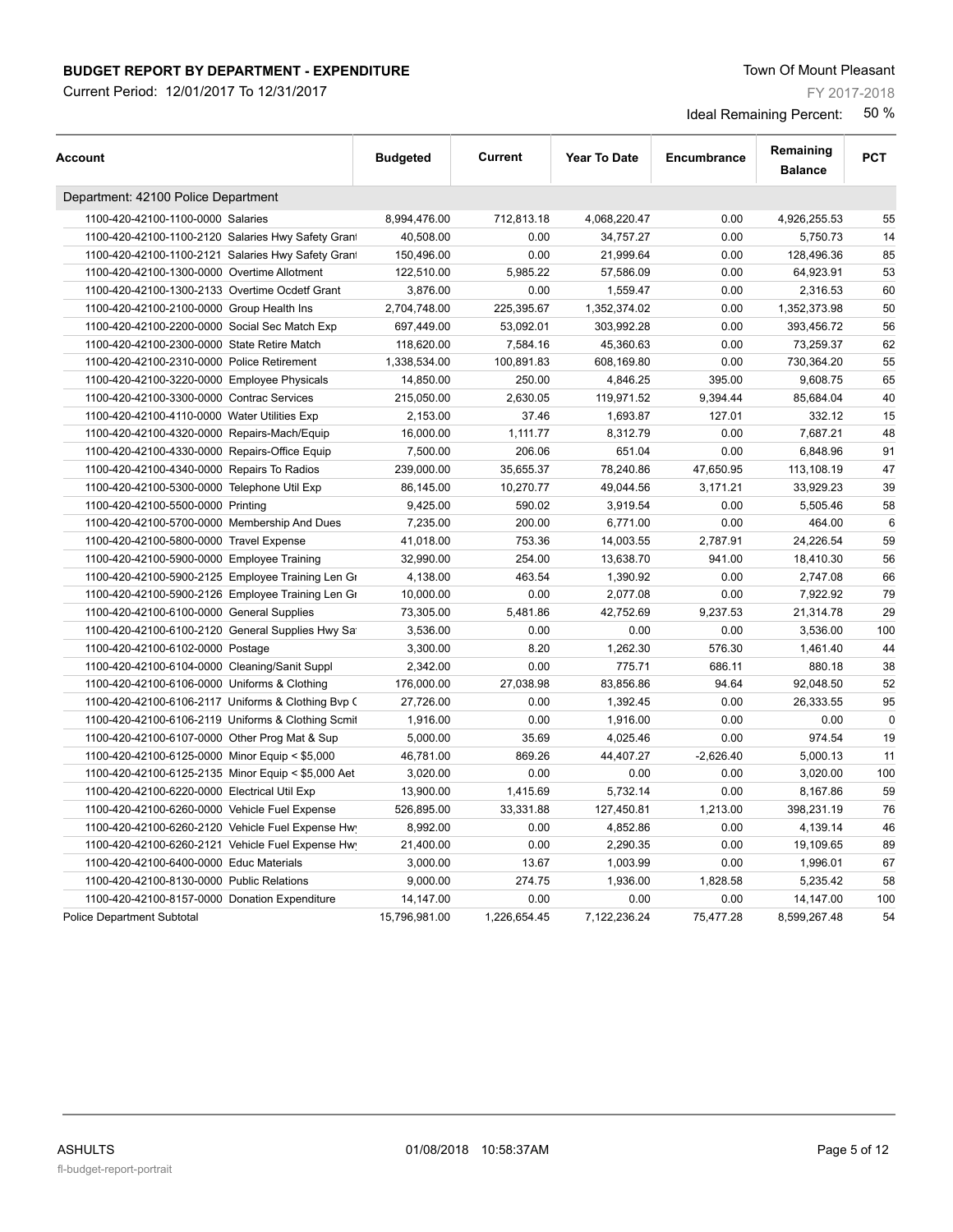Current Period: 12/01/2017 To 12/31/2017

FY 2017-2018

| Account                                        | <b>Budgeted</b> | Current    | <b>Year To Date</b> | Encumbrance | Remaining<br><b>Balance</b> | <b>PCT</b>     |
|------------------------------------------------|-----------------|------------|---------------------|-------------|-----------------------------|----------------|
| Department: 42200 Fire Department              |                 |            |                     |             |                             |                |
| 1100-420-42200-1100-0000 Salaries              | 5,923,716.00    | 460,530.44 | 2,608,634.16        | 0.00        | 3,315,081.84                | 56             |
| 1100-420-42200-1300-0000 Overtime Allotment    | 861,146.00      | 91,486.99  | 488,675.44          | 0.00        | 372,470.56                  | 43             |
| 1100-420-42200-2100-0000 Group Health Ins      | 1,759,837.00    | 146,653.08 | 879,918.48          | 0.00        | 879,918.52                  | 50             |
| 1100-420-42200-2200-0000 Social Sec Match Exp  | 519,042.00      | 40,642.96  | 227,258.73          | 0.00        | 291,783.27                  | 56             |
| 1100-420-42200-2300-0000 State Retire Match    | 10,312.00       | 1,176.21   | 6,718.56            | 0.00        | 3,593.44                    | 35             |
| 1100-420-42200-2310-0000 Police Retirement     | 1,089,511.00    | 82,024.71  | 487,989.79          | 0.00        | 601,521.21                  | 55             |
| 1100-420-42200-3220-0000 Employee Physicals    | 34,500.00       | 1,000.00   | 2,530.00            | 0.00        | 31,970.00                   | 93             |
| 1100-420-42200-3300-0000 Contrac Services      | 72,783.00       | 1,420.38   | 44,098.95           | 382.68      | 28,301.37                   | 39             |
| 1100-420-42200-4110-0000 Water Utilities Exp   | 14,622.00       | 1,221.64   | 6,718.26            | 0.00        | 7,903.74                    | 54             |
| 1100-420-42200-4320-0000 Repairs-Mach/Equip    | 29,050.00       | 1,984.36   | 12,324.55           | 3,631.25    | 13,094.20                   | 45             |
| 1100-420-42200-4340-0000 Repairs To Radios     | 82,876.00       | 0.00       | 29,424.03           | 45,282.66   | 8,169.31                    | 10             |
| 1100-420-42200-5300-0000 Telephone Util Exp    | 34,600.00       | 2,463.56   | 15,618.30           | 10,665.33   | 8,316.37                    | 24             |
| 1100-420-42200-5500-0000 Printing              | 1,000.00        | 0.00       | 343.75              | 0.00        | 656.25                      | 66             |
| 1100-420-42200-5700-0000 Membership And Dues   | 1,922.00        | 0.00       | 782.00              | 0.00        | 1,140.00                    | 59             |
| 1100-420-42200-5800-0000 Fire Travel Expense   | 15,994.00       | 529.25     | 4,962.22            | 485.00      | 10,546.78                   | 66             |
| 1100-420-42200-5801-0000 Medical Travel        | 3,820.00        | 439.21     | 3,669.60            | 0.00        | 150.40                      | $\overline{4}$ |
| 1100-420-42200-5900-0000 Fire Training Expense | 29,895.00       | 1,055.00   | 4,215.50            | 820.00      | 24,859.50                   | 83             |
| 1100-420-42200-5901-0000 Medical Training      | 9,070.00        | $-0.01$    | 5,147.28            | 0.00        | 3,922.72                    | 43             |
| 1100-420-42200-6100-0000 General Supplies      | 16,000.00       | 881.46     | 6,343.84            | 2,136.92    | 7,519.24                    | 47             |
| 1100-420-42200-6102-0000 Postage               | 1,000.00        | 0.00       | 107.33              | 0.00        | 892.67                      | 89             |
| 1100-420-42200-6104-0000 Cleaning/Sanit Suppl  | 13,000.00       | 953.78     | 4,976.61            | 1,000.84    | 7,022.55                    | 54             |
| 1100-420-42200-6106-0000 Uniforms & Clothing   | 146,669.00      | 1,217.80   | 19,956.54           | 12,302.89   | 114,409.57                  | 78             |
| 1100-420-42200-6120-0000 Fire Prev Office Sup  | 3,000.00        | 81.10      | 1,804.12            | 0.00        | 1,195.88                    | 40             |
| 1100-420-42200-6121-0000 Medical Supplies      | 19,650.00       | 0.00       | 14,635.02           | 451.80      | 4,563.18                    | 23             |
| 1100-420-42200-6122-0000 Hazmat Suppl/Mate     | 8,175.00        | 0.00       | 1,061.53            | 628.95      | 6,484.52                    | 79             |
| 1100-420-42200-6123-0000 Paramed Tr Sup/Mat    | 38,900.00       | 2,870.89   | 23,304.73           | 493.01      | 15,102.26                   | 39             |
| 1100-420-42200-6125-0000 Minor Equip < \$5,000 | 95,547.00       | 4,307.48   | 64,370.70           | 14,040.60   | 17,135.70                   | 18             |
| 1100-420-42200-6210-0000 Heating Fuel Utilites | 5,642.00        | 425.35     | 1,597.36            | 0.00        | 4,044.64                    | 72             |
| 1100-420-42200-6220-0000 Electrical Util Exp   | 66,973.00       | 4,818.40   | 25,328.48           | 0.00        | 41,644.52                   | 62             |
| 1100-420-42200-6260-0000 Vehicle Fuel Expense  | 141,931.00      | 9,743.84   | 36,029.40           | 420.20      | 105,481.40                  | 74             |
| 1100-420-42200-6400-0000 Fire Educ Materials   | 7,420.00        | 193.94     | 4,031.90            | 0.00        | 3,388.10                    | 46             |
| 1100-420-42200-6401-0000 Med Educational Exp   | 4,300.00        | 313.55     | 4,169.85            | 0.00        | 130.15                      | 3              |
| 1100-420-42200-7400-0000 Machinery & Equip     | 40,000.00       | 0.00       | 39,266.55           | 0.00        | 733.45                      | $\overline{2}$ |
| 1100-420-42200-7410-0000 Equipment > \$5,000   | 7,903.00        | 0.00       | 7,902.50            | 0.00        | 0.50                        | $\mathbf 0$    |
| 1100-420-42200-8130-0000 Public Relations      | 2,500.00        | 515.19     | 1,387.92            | 0.00        | 1,112.08                    | 44             |
| 1100-420-42200-8157-0000 Donation Expenditure  | 14,210.00       | $-513.07$  | 129.14              | 200.00      | 13,880.86                   | 98             |
| <b>Fire Department Subtotal</b>                | 11,126,516.00   | 858,437.49 | 5,085,433.12        | 92,942.13   | 5,948,140.75                | 53             |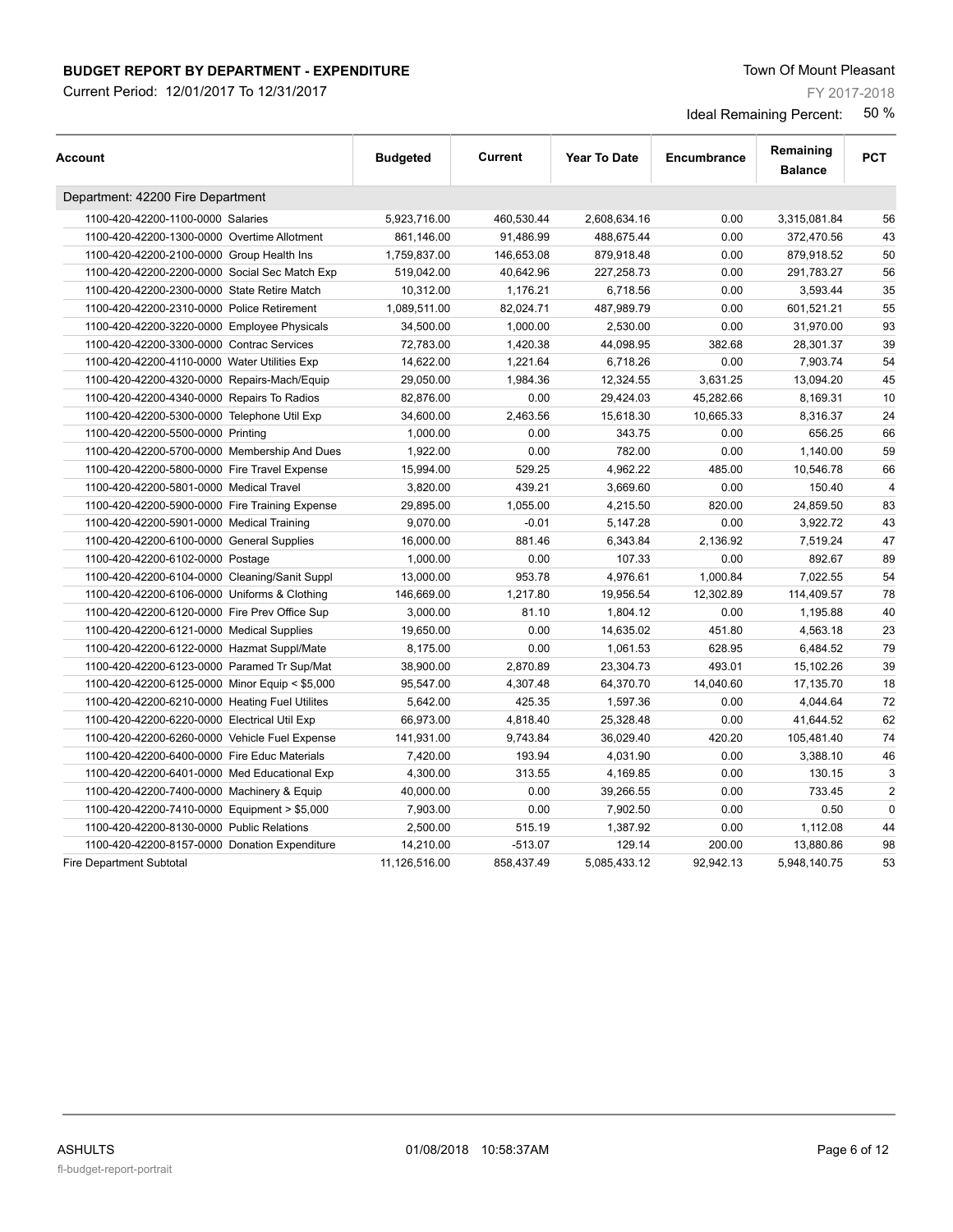Current Period: 12/01/2017 To 12/31/2017

FY 2017-2018

| Account                                        | <b>Budgeted</b> | Current    | <b>Year To Date</b> | Encumbrance  | Remaining<br><b>Balance</b> | <b>PCT</b>     |
|------------------------------------------------|-----------------|------------|---------------------|--------------|-----------------------------|----------------|
| Department: 43000 Public Services              |                 |            |                     |              |                             |                |
| 1100-430-43000-1100-0000 Salaries              | 5,766,420.00    | 437,317.81 | 2,423,144.71        | 0.00         | 3,343,275.29                | 58             |
| 1100-430-43000-1300-0000 Overtime Allotment    | 206,930.00      | 22,184.16  | 126,031.02          | 0.00         | 80,898.98                   | 39             |
| 1100-430-43000-2100-0000 Group Health Ins      | 2,097,139.00    | 174,761.58 | 1,048,569.48        | 0.00         | 1,048,569.52                | 50             |
| 1100-430-43000-2200-0000 Social Sec Match Exp  | 456,961.00      | 34,780.31  | 187,705.20          | 0.00         | 269,255.80                  | 59             |
| 1100-430-43000-2300-0000 State Retire Match    | 809,986.00      | 58,725.37  | 341,731.19          | 0.00         | 468,254.81                  | 58             |
| 1100-430-43000-3220-0000 Employee Physicals    | 9,500.00        | 349.00     | 2,703.83            | 20.00        | 6,776.17                    | 71             |
| 1100-430-43000-3300-0000 Contrac Services      | 1,507,298.00    | 77,555.66  | 442,886.91          | 828,583.55   | 235,827.54                  | 16             |
| 1100-430-43000-3800-0000 Alhambra Services     | 46,749.00       | 3,187.98   | 15,400.55           | 4,516.14     | 26,832.31                   | 57             |
| 1100-430-43000-4110-0000 Water Utilities Exp   | 200,000.00      | 8,888.91   | 57,986.29           | 0.00         | 142,013.71                  | 71             |
| 1100-430-43000-4300-0000 Repair & Maint Roads  | 45,000.00       | 392.34     | 17,732.00           | 5,952.79     | 21,315.21                   | 47             |
| 1100-430-43000-4310-0000 Maint/Improve Bldg    | 314,400.00      | 13,269.37  | 79,770.36           | 82,458.85    | 152,170.79                  | 48             |
| 1100-430-43000-4320-0000 Repairs-Mach/Equip    | 6,150.00        | 318.68     | 1,994.83            | 130.58       | 4,024.59                    | 65             |
| 1100-430-43000-4330-0000 Repairs-Office Equip  | 3,000.00        | 76.42      | 1,168.51            | 534.94       | 1,296.55                    | 43             |
| 1100-430-43000-4340-0000 Repairs To Radios     | 59,455.00       | 10,944.00  | 23,523.00           | 34,837.89    | 1,094.11                    | $\overline{2}$ |
| 1100-430-43000-5300-0000 Telephone Util Exp    | 39,195.00       | 4,734.84   | 13,939.66           | 0.00         | 25,255.34                   | 64             |
| 1100-430-43000-5500-0000 Printing              | 675.00          | 0.00       | 85.60               | 0.00         | 589.40                      | 87             |
| 1100-430-43000-5700-0000 Membership And Dues   | 2,030.00        | 45.00      | 1,100.00            | 0.00         | 930.00                      | 46             |
| 1100-430-43000-5800-0000 Travel Expense        | 6,960.00        | 0.00       | 3,419.24            | 0.00         | 3,540.76                    | 51             |
| 1100-430-43000-5900-0000 Employee Training     | 13,165.00       | 180.00     | 1,399.00            | 0.00         | 11,766.00                   | 89             |
| 1100-430-43000-6100-0000 General Supplies      | 14,625.00       | 928.08     | 6,312.28            | 1,074.32     | 7,238.40                    | 49             |
| 1100-430-43000-6102-0000 Postage               | 300.00          | 0.00       | 5.52                | 0.00         | 294.48                      | 98             |
| 1100-430-43000-6104-0000 Cleaning/Sanit Suppl  | 72,000.00       | 6,813.10   | 40,342.24           | 9,010.32     | 22,647.44                   | 31             |
| 1100-430-43000-6105-0000 Facility Maint Supp   | 62,000.00       | 6,907.23   | 24,593.03           | 7,030.06     | 30,376.91                   | 49             |
| 1100-430-43000-6106-0000 Uniforms & Clothing   | 63,532.00       | 7,967.67   | 30,200.77           | 29,410.73    | 3,920.50                    | 6              |
| 1100-430-43000-6125-0000 Minor Equip < \$5,000 | 49,100.00       | 0.00       | 22,401.96           | 3,634.07     | 23,063.97                   | 47             |
| 1100-430-43000-6128-0000 Rollout Carts         | 137,500.00      | 36,608.74  | 109,826.22          | 0.00         | 27,673.78                   | 20             |
| 1100-430-43000-6130-0000 Trafic Sign/Post-New  | 10,000.00       | 0.00       | 55.81               | 0.00         | 9,944.19                    | 99             |
| 1100-430-43000-6131-0000 Trafic Sign/Post-Repl | 10,000.00       | 0.00       | 1,133.77            | 427.45       | 8,438.78                    | 84             |
| 1100-430-43000-6132-0000 Small Tool/Acces Sup  | 10,000.00       | 444.46     | 3,664.83            | 494.38       | 5,840.79                    | 58             |
| 1100-430-43000-6133-0000 Landscape/Main Sup    | 277,892.00      | 2,566.36   | 71,364.95           | 5,098.21     | 201,428.84                  | 72             |
| 1100-430-43000-6220-0000 Electrical Util Exp   | 82,637.00       | 4,941.86   | 21,420.83           | 0.00         | 61,216.17                   | 74             |
| 1100-430-43000-6260-0000 Vehicle Fuel Expense  | 560,635.00      | 32,403.61  | 131,581.41          | 1,192.80     | 427,860.79                  | 76             |
| 1100-430-43000-7410-0000 Equipment > \$5,000   | 63,000.00       | 0.00       | 52,105.55           | 0.00         | 10,894.45                   | 17             |
| 1100-430-43000-8130-0000 Public Relations      | 500.00          | 0.00       | 0.00                | 0.00         | 500.00                      | 100            |
| <b>Public Services Subtotal</b>                | 13,004,734.00   | 947,292.54 | 5,305,300.55        | 1,014,407.08 | 6,685,026.37                | 51             |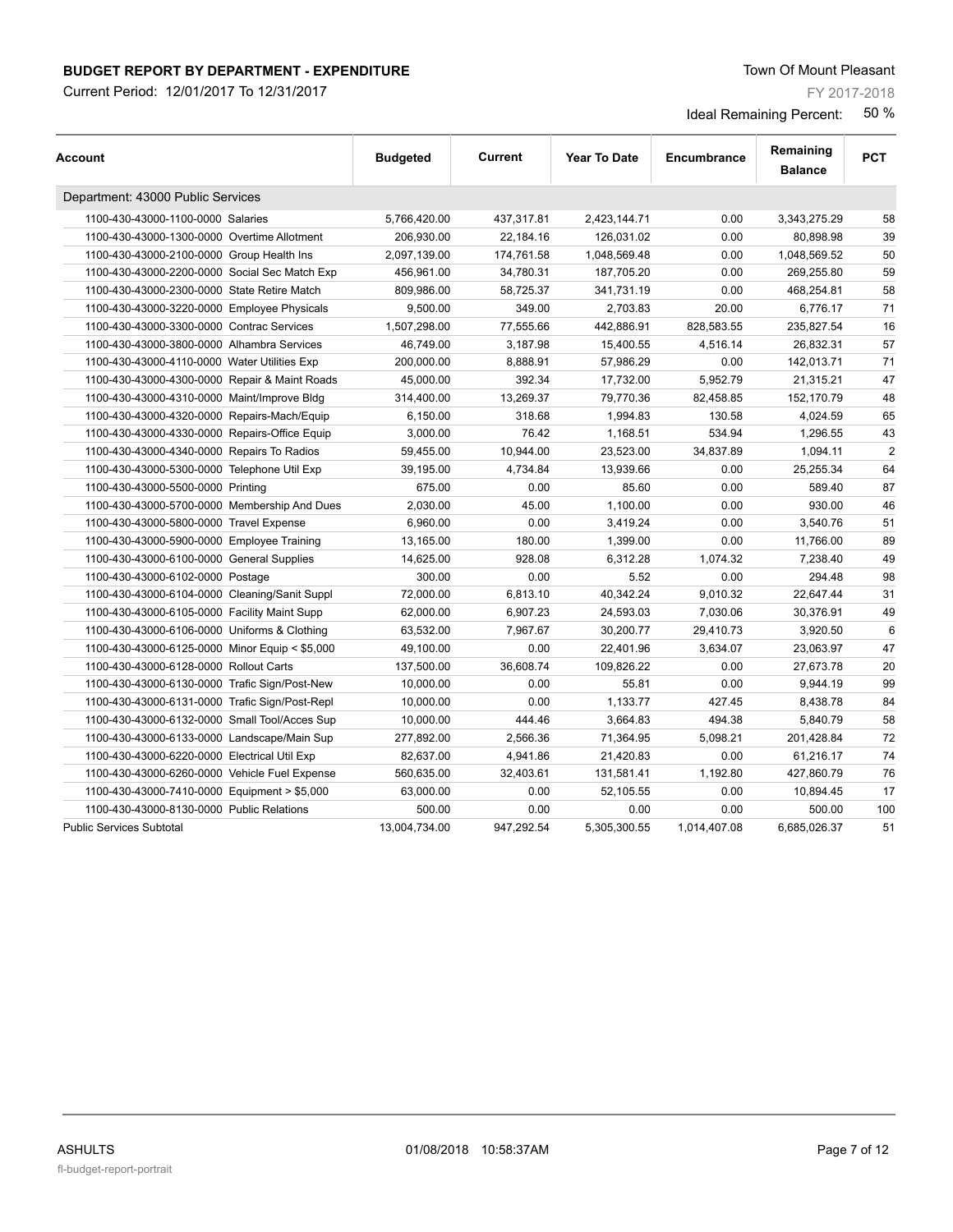Current Period: 12/01/2017 To 12/31/2017

FY 2017-2018

| <b>Account</b>                                 | <b>Budgeted</b> | Current    | Year To Date | Encumbrance | Remaining<br><b>Balance</b> | <b>PCT</b> |
|------------------------------------------------|-----------------|------------|--------------|-------------|-----------------------------|------------|
| Department: 43100 Transportation Department    |                 |            |              |             |                             |            |
| 1100-431-43100-1100-0000 Salaries              | 639,502.00      | 47,826.56  | 274,975.84   | 0.00        | 364,526.16                  | 57         |
| 1100-431-43100-1300-0000 Overtime Allotment    | 1.300.00        | 32.88      | 456.90       | 0.00        | 843.10                      | 65         |
| 1100-431-43100-2100-0000 Group Health Ins      | 131,988.00      | 10,999.00  | 65,994.00    | 0.00        | 65,994.00                   | 50         |
| 1100-431-43100-2200-0000 Social Sec Match Exp  | 49,021.00       | 3,936.23   | 20,771.34    | 0.00        | 28,249.66                   | 58         |
| 1100-431-43100-2300-0000 State Retire Match    | 86,893.00       | 5,886.23   | 36,745.14    | 0.00        | 50,147.86                   | 58         |
| 1100-431-43100-3300-0000 Contrac Services      | 156.735.00      | 17.228.97  | 124.941.21   | 26.364.78   | 5.429.01                    | 3          |
| 1100-431-43100-4360-0000 Traffic Light Maint   | 151,250.00      | 41.720.34  | 61.443.71    | 68.697.41   | 21.108.88                   | 14         |
| 1100-431-43100-5300-0000 Telephone/Util Exp    | 7,500.00        | 706.10     | 4,247.63     | 0.00        | 3,252.37                    | 43         |
| 1100-431-43100-5500-0000 Printing              | 6.700.00        | 0.00       | 1.068.72     | 0.00        | 5.631.28                    | 84         |
| 1100-431-43100-5700-0000 Membership And Dues   | 1,630.00        | 390.00     | 905.00       | 0.00        | 725.00                      | 44         |
| 1100-431-43100-5800-0000 Travel Expense        | 5.300.00        | 0.00       | 1.582.19     | 0.00        | 3.717.81                    | 70         |
| 1100-431-43100-5900-0000 Employee Training     | 4,450.00        | 0.00       | 2,635.00     | 0.00        | 1,815.00                    | 41         |
| 1100-431-43100-6100-0000 General Supplies      | 2,300.00        | 48.71      | 923.36       | 0.00        | 1,376.64                    | 60         |
| 1100-431-43100-6102-0000 Postage               | 300.00          | 0.00       | 143.70       | 0.00        | 156.30                      | 52         |
| 1100-431-43100-6106-0000 Uniforms & Clothing   | 500.00          | 0.00       | 73.49        | 0.00        | 426.51                      | 85         |
| 1100-431-43100-6125-0000 Minor Equip < \$5,000 | 6.040.00        | 2.148.49   | 5.829.33     | 0.00        | 210.67                      | 3          |
| 1100-431-43100-6260-0000 Vehicle Fuel Expense  | 12,220.00       | 1,026.41   | 4,056.18     | 68.00       | 8,095.82                    | 66         |
| 1100-431-43100-6400-0000 Educ Materials        | 600.00          | 0.00       | 595.00       | 0.00        | 5.00                        | 1          |
| <b>Transportation Department Subtotal</b>      | 1.264.229.00    | 131.949.92 | 607,387.74   | 95,130.19   | 561.711.07                  | 44         |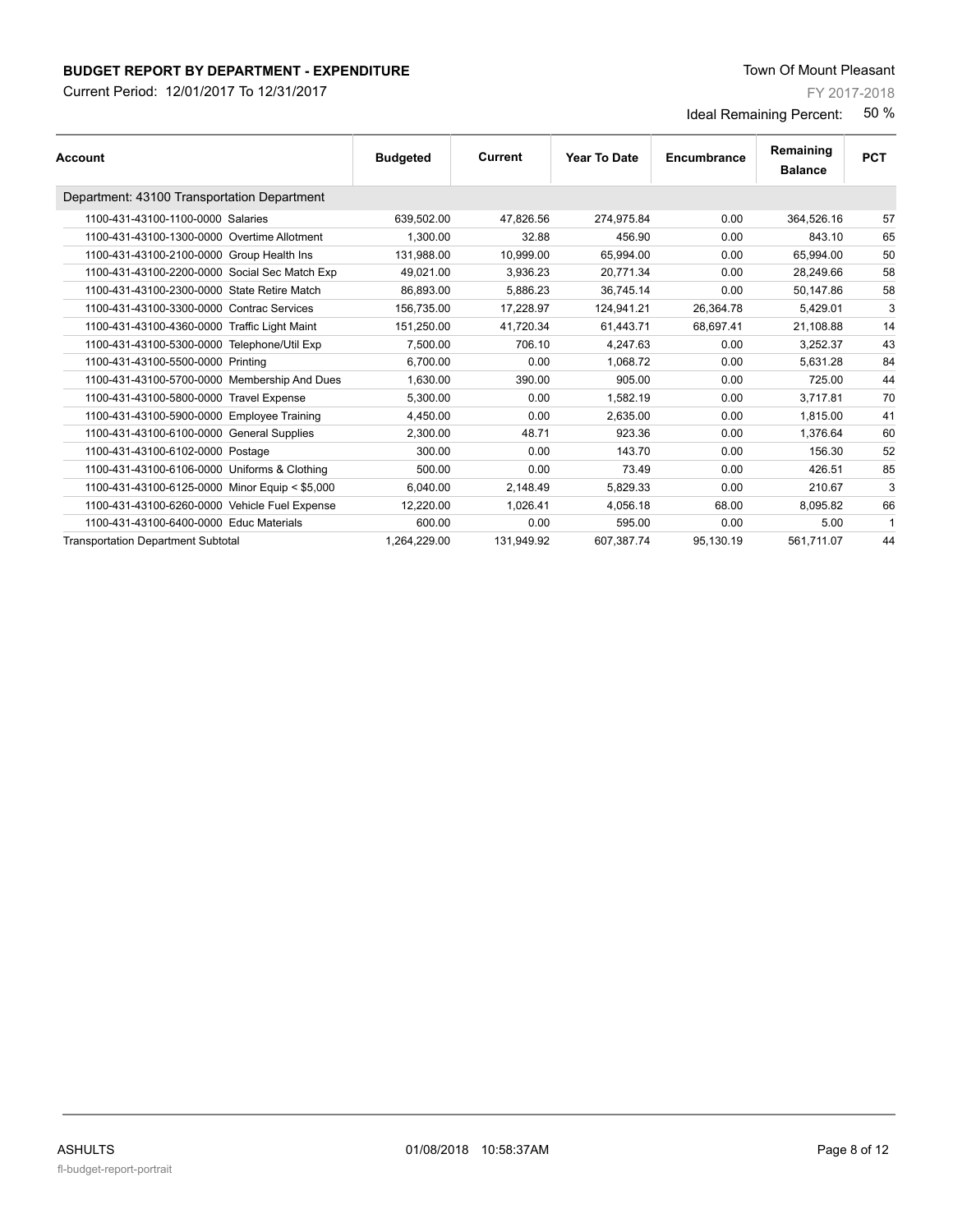Current Period: 12/01/2017 To 12/31/2017

FY 2017-2018

| Account                                            | <b>Budgeted</b> | <b>Current</b> | <b>Year To Date</b> | Encumbrance | Remaining<br><b>Balance</b> | <b>PCT</b> |
|----------------------------------------------------|-----------------|----------------|---------------------|-------------|-----------------------------|------------|
| Department: 45100 Recreation Department            |                 |                |                     |             |                             |            |
| 1100-450-45100-1100-0000 Salaries                  | 1,850,852.00    | 145,718.34     | 828,999.57          | 0.00        | 1,021,852.43                | 55         |
| 1100-450-45100-1100-5122 Salaries                  | 2,400.00        | 0.00           | 0.00                | 0.00        | 2,400.00                    | 100        |
| 1100-450-45100-1200-4515 Salaries & Wages-Tempor   | 607,142.00      | 36,651.30      | 234,613.82          | 0.00        | 372,528.18                  | 61         |
| 1100-450-45100-1200-4516 Salaries & Wages-Tempor   | 205,000.00      | 11,202.49      | 94,010.43           | 0.00        | 110,989.57                  | 54         |
| 1100-450-45100-1200-4517 Salaries & Wages-Tempor   | 245,000.00      | 14,574.56      | 111,872.89          | 0.00        | 133, 127. 11                | 54         |
| 1100-450-45100-1200-4518 Salaries & Wages-Tempor   | 205,000.00      | 14,061.02      | 87,410.59           | 0.00        | 117,589.41                  | 57         |
| 1100-450-45100-1300-0000 Overtime Allotment        | 25,000.00       | 1,668.99       | 9,327.25            | 0.00        | 15,672.75                   | 63         |
| 1100-450-45100-2100-0000 Group Health Ins          | 615,943.00      | 51,328.58      | 307,971.48          | 0.00        | 307,971.52                  | 50         |
| 1100-450-45100-2200-0000 Social Sec Match Exp      | 144,664.00      | 11,447.37      | 61,604.89           | 0.00        | 83,059.11                   | 57         |
| 1100-450-45100-2200-4515 Social Sec Match Exp      | 46,446.00       | 2,796.97       | 17,919.36           | 0.00        | 28,526.64                   | 61         |
| 1100-450-45100-2200-4516 Social Sec Match Exp      | 15,683.00       | 857.00         | 7,188.46            | 0.00        | 8,494.54                    | 54         |
| 1100-450-45100-2200-4517 Social Sec Match Exp      | 18,743.00       | 1,114.96       | 8,558.33            | 0.00        | 10,184.67                   | 54         |
| 1100-450-45100-2200-4518 Social Sec Match Exp      | 15,683.00       | 1,075.65       | 6,686.95            | 0.00        | 8,996.05                    | 57         |
| 1100-450-45100-2300-0000 State Retire Match        | 256,424.00      | 18,569.95      | 111,881.34          | 0.00        | 144,542.66                  | 56         |
| 1100-450-45100-2300-4515 State Retire Match        | 70,540.00       | 1,312.42       | 9,055.60            | 0.00        | 61,484.40                   | 87         |
| 1100-450-45100-2300-4516 State Retire Match        | 3,813.00        | 226.52         | 2,096.77            | 0.00        | 1,716.23                    | 45         |
| 1100-450-45100-2300-4517 State Retire Match        | 2,634.00        | 241.51         | 1,495.70            | 0.00        | 1,138.30                    | 43         |
| 1100-450-45100-2300-4518 State Retire Match        | 1,090.00        | 114.64         | 191.80              | 0.00        | 898.20                      | 82         |
| 1100-450-45100-3220-0000 Employee Physicals        | 4,600.00        | 0.00           | 1,200.00            | 0.00        | 3,400.00                    | 74         |
| 1100-450-45100-3300-0000 Contrac Services          | 123,941.00      | 5,993.53       | 64,201.46           | 38,181.50   | 21,558.04                   | 17         |
| 1100-450-45100-3310-0000 Athl Prog Contr Ser       | 220,000.00      | 15,858.67      | 79,344.43           | 2,232.00    | 138,423.57                  | 63         |
| 1100-450-45100-3310-4516 Athletic Program Contr    | 43,000.00       | 0.00           | 16,345.00           | 0.00        | 26,655.00                   | 62         |
|                                                    |                 | 0.00           |                     | 0.00        |                             | 100        |
| 1100-450-45100-3320-0000 Tour Contract Serv        | 4,000.00        |                | 0.00                |             | 4,000.00                    |            |
| 1100-450-45100-3330-0000 Other Prog Contrac        | 19,300.00       | 2,291.50       | 4,682.50            | 0.00        | 14,617.50                   | 76         |
| 1100-450-45100-3330-4517 Other Program Contractual | 38,000.00       | 5,599.70       | 14,429.25           | 1,755.00    | 21,815.75                   | 57         |
| 1100-450-45100-3340-0000 Aqua Prog Contr Ser       | 1,200.00        | 105.00         | 105.00              | 0.00        | 1,095.00                    | 91         |
| 1100-450-45100-3340-4518 Aquatic Program Cont Set  | 1,200.00        | 0.00           | 0.00                | 0.00        | 1,200.00                    | 100        |
| 1100-450-45100-3360-0000 Camp Contrac Serv         | 29,500.00       | 0.00           | 670.00              | 0.00        | 28,830.00                   | 98         |
| 1100-450-45100-3360-4517 Camp Contractual Service  | 270,000.00      | 560.00         | 109,911.03          | 0.00        | 160,088.97                  | 59         |
| 1100-450-45100-3370-0000 Sr Prog - Cont Serv       | 2,000.00        | 80.00          | 460.00              | 80.00       | 1,460.00                    | 73         |
| 1100-450-45100-3370-4517 Senior Programs Cont Se   | 71,337.00       | 4,936.50       | 30,784.50           | 5,772.50    | 34,780.00                   | 49         |
| 1100-450-45100-3390-0000 Tennis Contractual Serv   | 3,000.00        | 0.00           | 0.00                | 0.00        | 3,000.00                    | 100        |
| 1100-450-45100-3395-0000 Blessing Of Fleet         | 44,205.00       | 0.00           | 39.25               | 0.00        | 44, 165. 75                 | 100        |
| 1100-450-45100-3395-9800 Town Events               | 99.900.00       | 9,299.84       | 70,369.51           | 9,596.49    | 19,934.00                   | 20         |
| 1100-450-45100-4110-0000 Water Utilities Exp       | 175,000.00      | 10,168.28      | 51,467.03           | 0.00        | 123,532.97                  | 71         |
| 1100-450-45100-4300-0000 R & M Playgrnds           | 15,000.00       | 0.00           | 0.00                | 8,269.00    | 6,731.00                    | 45         |
| 1100-450-45100-4310-0000 Maint/Improve Bldg        | 115,765.00      | 4,789.66       | 33,960.62           | 4,102.50    | 77,701.88                   | 67         |
| 1100-450-45100-4320-0000 Repairs-Mach/Equip        | 30,000.00       | 1,582.41       | 4,072.49            | 6,023.72    | 19,903.79                   | 66         |
| 1100-450-45100-4330-0000 Repairs-Office Equip      | 2,000.00        | 462.83         | 1,091.27            | 0.00        | 908.73                      | 45         |
| 1100-450-45100-4410-0000 Facilities Rental Exp     | 17,200.00       | 225.96         | 1,043.00            | 0.00        | 16,157.00                   | 94         |
| 1100-450-45100-5300-0000 Telephone Util Exp        | 42,420.00       | 3,328.29       | 19,706.75           | 9,762.16    | 12,951.09                   | 31         |
| 1100-450-45100-5500-0000 Printing                  | 42,100.00       | 10,647.64      | 11,366.75           | 25,923.50   | 4,809.75                    | 11         |
| 1100-450-45100-5700-0000 Membership And Dues       | 6,975.00        | 100.00         | 215.00              | 694.00      | 6,066.00                    | 87         |
| 1100-450-45100-5800-0000 Travel Expense            | 25,080.00       | 959.17         | 10,685.18           | 216.00      | 14,178.82                   | 57         |
| 1100-450-45100-5900-0000 Employee Training         | 26,155.00       | 2,384.00       | 6,131.19            | 1,070.00    | 18,953.81                   | 72         |
| 1100-450-45100-6100-0000 General Supplies          | 27,000.00       | 1,317.53       | 11,524.23           | 720.59      | 14,755.18                   | 55         |
| 1100-450-45100-6100-9200 Holiday Supplies          | 50,000.00       | 10,146.11      | 10,146.11           | 5,094.50    | 34,759.39                   | 70         |
| 1100-450-45100-6102-0000 Postage                   | 3,500.00        | 0.00           | 970.19              | 0.00        | 2,529.81                    | 72         |
| 1100-450-45100-6105-0000 Facility Maint Sup        | 16,000.00       | 0.00           | 1,786.93            | 50.00       | 14,163.07                   | 89         |
| 1100-450-45100-6106-0000 Uniforms & Clothing       | 5,000.00        | 0.00           | 0.00                | 0.00        | 5,000.00                    | 100        |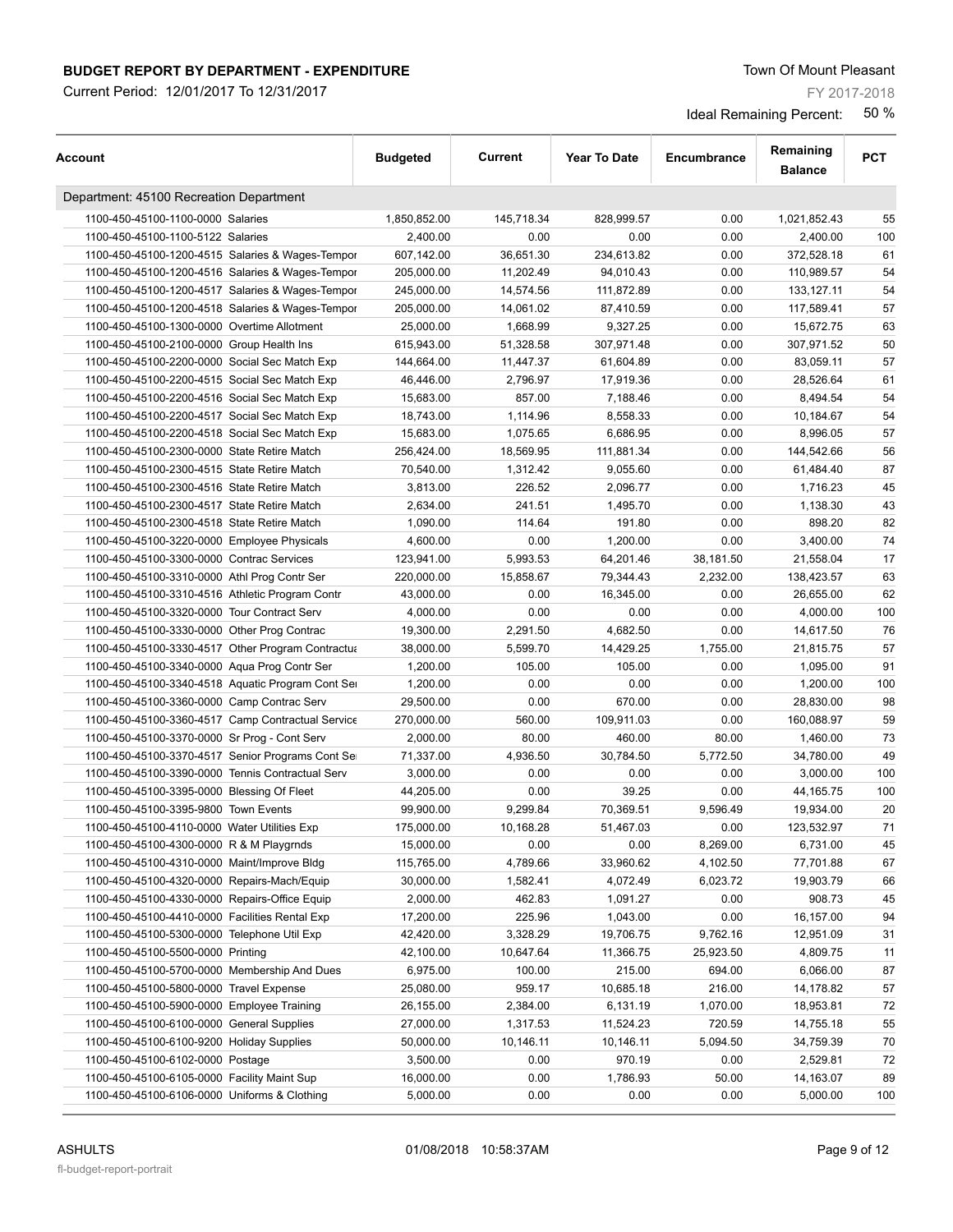Current Period: 12/01/2017 To 12/31/2017

FY 2017-2018

| <b>Account</b>                                  | <b>Budgeted</b> | Current    | Year To Date | Encumbrance | Remaining<br><b>Balance</b> | <b>PCT</b> |
|-------------------------------------------------|-----------------|------------|--------------|-------------|-----------------------------|------------|
| 1100-450-45100-6107-0000 Youth/Adult Prog       | 31.050.00       | 3.519.86   | 14.390.30    | 2,312.14    | 14.347.56                   | 46         |
| 1100-450-45100-6107-5120 Charleston Race Wk     | 650.00          | 0.00       | 650.00       | 0.00        | 0.00                        | $\Omega$   |
| 1100-450-45100-6108-0000 Sr Program Prog        | 35,000.00       | 2,461.77   | 8,935.71     | 1,700.08    | 24,364.21                   | 70         |
| 1100-450-45100-6109-0000 Tennis Prog Mat/Sup    | 24,000.00       | 1.115.21   | 8.343.97     | 436.00      | 15,220.03                   | 63         |
| 1100-450-45100-6110-0000 Pool Maint Supplies    | 18.500.00       | 363.05     | 3.297.76     | 1,671.20    | 13.531.04                   | 73         |
| 1100-450-45100-6111-0000 Tourn Prog Mat/Sup     | 15,000.00       | 1,818.92   | 1,818.92     | 3,365.49    | 9,815.59                    | 65         |
| 1100-450-45100-6112-0000 Camp Prog Mat/Sup      | 48,000.00       | 450.00     | 26.057.21    | 0.00        | 21,942.79                   | 46         |
| 1100-450-45100-6114-0000 Athle Prog Mat/Sup     | 198,720.00      | 1,315.72   | 67.977.09    | 20,257.13   | 110.485.78                  | 56         |
| 1100-450-45100-6115-0000 Aquatic Mat/Sup        | 21,000.00       | $-599.17$  | 4,505.47     | 2,223.11    | 14,271.42                   | 68         |
| 1100-450-45100-6124-0000 Cultural Arts Mat/Sup  | 10.098.00       | 0.00       | 528.55       | 3.815.00    | 5.754.45                    | 57         |
| 1100-450-45100-6125-0000 Minor Equip < \$5,000  | 63.500.00       | 5.920.23   | 8.032.65     | 11.300.09   | 44,167.26                   | 70         |
| 1100-450-45100-6210-0000 Heating Fuel Utilites  | 163,058.00      | 10,558.64  | 27,093.42    | 47,906.58   | 88,058.00                   | 54         |
| 1100-450-45100-6220-0000 Electrical Util Exp    | 450,267.00      | 39,955.10  | 151,345.48   | 0.00        | 298,921.52                  | 66         |
| 1100-450-45100-6260-0000 Vehicle Fuel Expense   | 15,227.00       | 758.19     | 2.758.42     | 54.00       | 12.414.58                   | 82         |
| 1100-450-45100-7300-0000 Building Improv        | 178,665.00      | 0.00       | 63.584.71    | 41,376.70   | 73,703.59                   | 41         |
| 1100-450-45100-8130-0000 Public Relations       | 38,204.00       | 3.480.40   | 14.285.79    | 11.247.39   | 12,670.82                   | 33         |
| 1100-450-45100-8153-0000 Farmers Market Mat/Sup | 74,129.00       | 972.95     | 21.237.84    | 3.081.37    | 49.809.79                   | 67         |
| 1100-450-45100-8157-0000 Donation Expenditure   | 120,883.00      | 609.40     | 609.40       | 0.00        | 120.273.60                  | 99         |
| <b>Recreation Department Subtotal</b>           | 7,412,386.00    | 476,499.16 | 2,883,046.59 | 270,289.74  | 4,259,049.67                | 57         |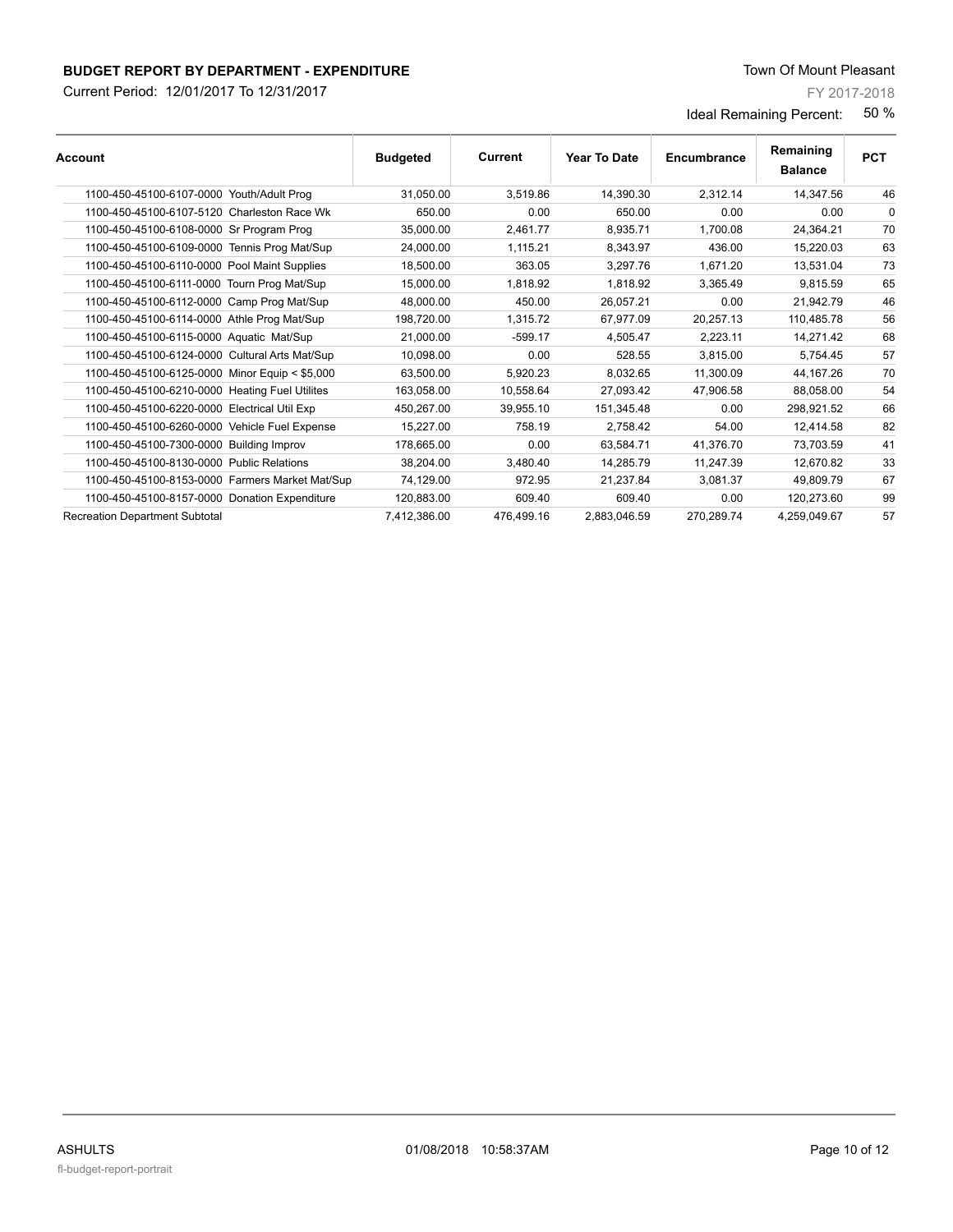Current Period: 12/01/2017 To 12/31/2017

FY 2017-2018

| <b>Account</b>                           | <b>Budgeted</b> | Current | Year To Date | Encumbrance | Remaining<br><b>Balance</b> | <b>PCT</b> |
|------------------------------------------|-----------------|---------|--------------|-------------|-----------------------------|------------|
| Department: 49100 Interfund Transfers    |                 |         |              |             |                             |            |
| 1100-490-49100-8900-1320 Oper Transf Out | 11.505.426.00   | 0.00    | 0.00         | 0.00        | 11.505.426.00               | 100        |
| 1100-490-49100-8900-1400 Oper Transf Out | 1.714.016.00    | 0.00    | 1.714.016.00 | 0.00        | 0.00                        | $\Omega$   |
| Interfund Transfers Subtotal             | 13.219.442.00   | 0.00    | 1.714.016.00 | 0.00        | 11.505.426.00               | 87         |